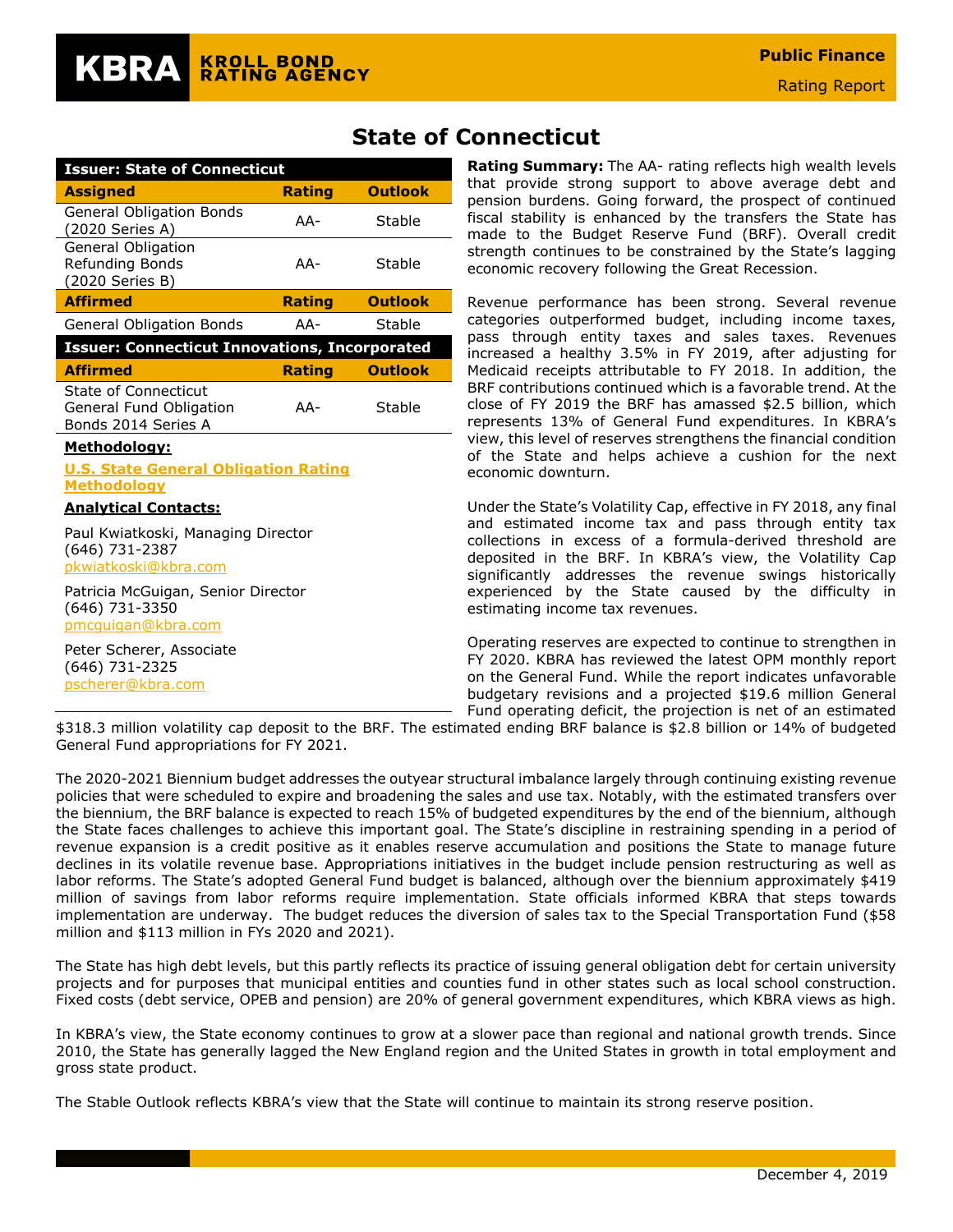#### **Key Rating Strengths**

- Strong wealth levels with State per capita income the highest in the nation.
- Budget Reserve Fund balance has increased and this trend is expected to continue.
- Strong financial management framework for tracking revenues, monitoring budget performance and a history of making required adjustments.

### **Key Rating Concerns**

- Increasing budgetary burdens for debt service, pension contributions, and Medicaid.
- Continued lack of growth in the important economic indicators of population, employment and gross state product.
- Unfunded pension liabilities and tax-supported debt burden are high relative to personal income, each exceeding 3.0x the respective U.S. averages. However, the State borrows for many local purposes and the comparison on a combined state and local basis is more moderate.

#### **Drivers for Rating Change**

| Trend of structurally balanced operations and accurate revenue projections, along with increases in the |  |
|---------------------------------------------------------------------------------------------------------|--|
| Budget Reserve Fund.                                                                                    |  |
| Significant improvement in the funded ratios for the State's pension systems.                           |  |
| Structural operating deficits in the General Fund.                                                      |  |

• Weakening in the State's employment base and economic activity.

| Rating Highlights                                                                                                                                      |                                                |  |  |  |
|--------------------------------------------------------------------------------------------------------------------------------------------------------|------------------------------------------------|--|--|--|
| Per Capita Personal Income (2018) (in dollars)<br>as a $%$ of U.S.                                                                                     | \$76,456<br>140%                               |  |  |  |
| Population (2018)<br>Growth 2010 to 2018                                                                                                               | 3,572,665<br>$-0.2\%$                          |  |  |  |
| Real GDP, % Change 2010 to 2018<br>Connecitcut<br>New England<br>United States                                                                         | $-2.1\%$<br>10.1%<br>19.0%                     |  |  |  |
| Budget Reserve Fund Balance (\$ in millions)<br>FYE 2017<br><b>FYE 2018</b><br>FYE 2019 (9/30/2019 OSC Estimate)<br>FYE 2020 Estimate (OPM 11/20/2019) | \$212.9<br>\$1,185.3<br>\$2,505.5<br>\$2,804.2 |  |  |  |
| Total Direct Debt (\$ in millions)<br>Net Pension Liability (6/30/2018 Measurement Date) (\$ in millions)                                              | \$25,338<br>\$37,988                           |  |  |  |
| Fixed Costs as a % of Governmental Expenditures (FY 2018)                                                                                              | 20.4%                                          |  |  |  |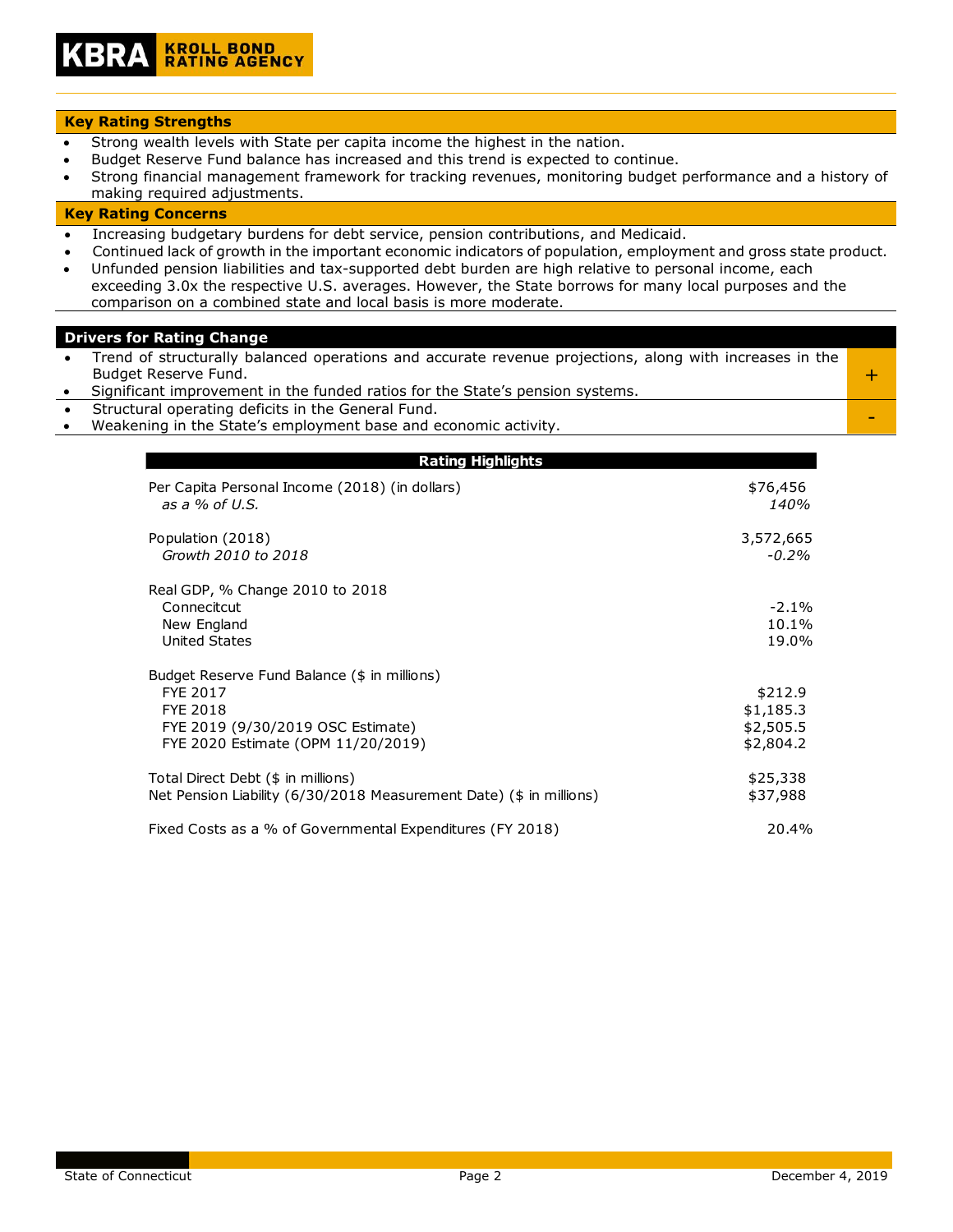| <b>Rating Determinants (RD)</b>                           |     |
|-----------------------------------------------------------|-----|
| 1. Management Structure, Budgeting Practices and Policies | AA+ |
| 2. Debt and Additional Continuing Obligations             | A+  |
| 3. Financial Performance and Liquidity Position           | A+  |
| 4. State Resource Base                                    | AA- |

# **RD 1: Management Structure, Budgeting Practices and Policies**

KBRA views Connecticut's management structure and policies as providing a very strong framework for managing its financial operations and debt issuance compared with other states. This framework is established by the State Constitution, Statutes, and administrative practices. Within this framework, the prior administration achieved good financial results in FY 2018 and this trend continued through FY 2019. Governor Ned Lamont has identified fiscal stability as one of his top priorities.

# **Constitutional Provisions**

Under Connecticut's Constitution, the State is divided into three distinct branches: The Legislative, Executive, and Judicial. The executive power of the State is vested in the Governor. Governor Ned Lamont was elected in November of 2018 for a term beginning in January 2019. Treasurer Shawn Wooden was also elected November 2018. The Treasurer is primarily responsible for receiving and disbursing monies of the State and is the sole fiduciary of the State's retirement funds. The Treasurer also has the responsibility for carrying out the issuance of debt. The Comptroller is required to issue monthly budgetary reports on the State's financial condition, in conjunction with the Office of Policy and Management (OPM). OPM is directly responsible to the Governor for policy development in the areas of budget and financial management and prepares the State budget.

The State's Constitution provides that the General Assembly may not authorize general budget expenditures in excess of estimated revenues. The Constitution also includes a spending cap on annual growth in expenditures which limits the increase in expenditures to the greater of the five-year average growth in personal income or inflation over the previous year. The cap excludes debt service for general obligation debt. The cap may be exceeded if the Governor declares a fiscal emergency, and both houses of the legislature support such action by a three-fifths vote.

Under the State Constitution, the Governor has the power to veto any line item of any itemized appropriation bill, while at the same time approving the remainder of the bill. The General Assembly may override the Governor's veto by two thirds vote of each legislative house.

# **Statutory Provisions**

State law requires that total net appropriations for each fund shall not exceed estimated revenues for each respective fund. Under State statute, the State is required to monitor its financial performance monthly and the Governor is empowered to take action, under statutory limitations, to maintain budget balance. State statutes require consensus revenue forecast to be developed on a regular basis three times a year. The State's statutes allow for broad revenue raising ability.

# **Financial Management Policies**

The State operates under a strong and comprehensive framework of financial management policies, most of which are codified in statute. The State's framework for financial management includes the following planning and reporting components:

Monthly Reports on Financial Performance — By statute, OPM is required to provide the State Comptroller with a letter with monthly updates to revenue and expenditure projections for the General Fund in the current fiscal year, along with projections for end of fiscal year surplus or deficits. Based on the OPM letter, the Comptroller prepares a monthly letter on financial performance. Both the OPM and the State Comptroller's monthly letter is available on the state's website. KBRA views the Comptroller's and OPM's monthly monitoring and projection of the year-end financial position as an extremely valuable tool in managing the State's finances.

Annual Report to Legislature— By statute, each November, OPM and the Office of Fiscal Analysis (OFA) is required to submit a Fiscal Accountability report to the Legislature which projects revenues for the current biennium and the next three fiscal years.

Three Year Out Report— As part of the budget process, the Governor must annually submit a separate report to the Legislature which sets forth the estimated revenues and expenditures for the current biennium and the next three fiscal years.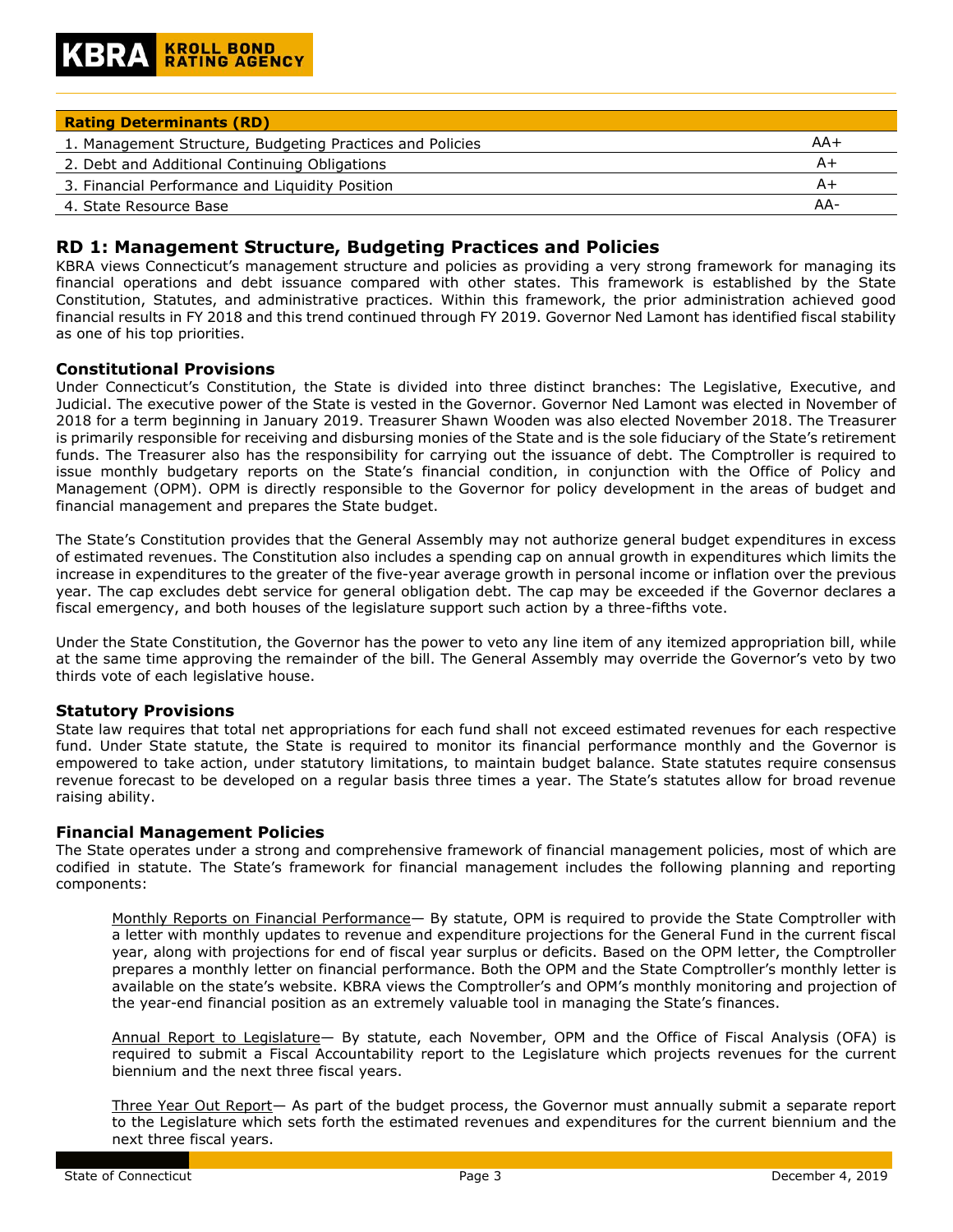Consensus Revenue Estimates— OPM and the OFA are required by statute to issue consensus revenue estimates each year by November 10, January 15, and April 30 that cover the current biennium and the next three fiscal years. The development of consensus revenue forecasts utilizes both in house analytic staff and external economic forecasting services. Economic trends are monitored and factored into monthly updates on revenue projections.

The Treasurer has investment responsibility for all funds of the State and functions as the trustee of all State pension, retirement, and trust funds. The Treasurer is required to report annually on investment activities by December 31 to the Governor and the State's Investment Advisory Council.

# **State Budget Process**

The State's fiscal year begins on July 1 and ends on June 30. The Governor is required to transmit a budget document to the General Assembly in February of odd numbered years setting forth a separate budget for each of the biennium years. Under State Statute, the Governor has the ability to run the State under Executive Order to maintain essential services in the absence of a budget.

In each even numbered year, the Governor must prepare a report (Mid Term Budget Report) on the status of the budget enacted in the previous year with any recommendations on adjustment and revisions for the coming year. All budget recommendations incorporate the consensus revenue estimate process. If a budget surplus or deficit is projected, the Governor will recommend how the deficit will be mitigated or how the surplus will be used.

# **Ability to Adjust Expenditures and Deficit Mitigation**

Under State statute, the Governor is empowered during the fiscal year to reduce the budget allotment, or expenditure request, by up to 5.0% of any specific appropriation to an agency, except for aid to municipalities, up to 3% of the total appropriations of any fund under certain circumstances without Legislative approval in order to maintain balanced financial operations. Such reductions to expenditures are also referred to as rescissions. Such budget allotments are subject to further modification by the Governor throughout the fiscal year if necessary. Beyond these limits, the General Assembly must act to reduce expenditures.

If the monthly status letter on financial performance issued by the Comptroller indicates a projected General Fund deficit greater than 1% of total General Fund appropriations, the Governor is required within thirty days to submit a report to the General Assembly that outlines a plan that the Governor shall implement to reduce expenditures to prevent a deficit. Over the last several years, the Governor has adjusted the State's operating budget through the rescission process several times in response to projected deficits identified as part of the monthly monitoring of financial performance.

# **Budget Reserve Fund**

State statutes dictate that unappropriated surpluses left in the General Fund (GF) shall be transferred to the Budget Reserve Fund (BRF) until the Fund reaches 15% of the net GF appropriations. The Revenue Volatility Cap requires that beginning in FY 2018 estimated and final payments of the personal income tax and the pass-through entity tax in excess of a threshold, the Revenue Volatility Cap, are deposited into the BRF. The threshold for deposits adjusts under a statutory formula tied to personal income and is calculated annually by the State Comptroller. After the BRF reaches 15% of net GF appropriations, revenues in excess of the Volatility Cap are to be applied to long term liabilities, initially pension liabilities.

Briefly, uses of the BRF include:

- To fund a deficit in the preceding fiscal year
- By transfer of the General Assembly if the consensus revenue forecast projects a GF revenue decline of more than 1%

# **State Debt Limit**

State statutes impose a ceiling on the amount of GF supported debt which may be authorized by the Legislature. The limit is 1.6x net GF tax receipts as projected by the Finance, Revenue and Bonding Committee of the General Assembly. Certain types of debt are excluded from this cap, including cash flow borrowings and emergency financings. Per the November 2019 Fiscal Accountability Report, the estimated debt incurring margin for FY 2020 is \$4.3 billion.

General obligation debt is issued under State debt statutes and specific bond authorizations. Statutes provide that the bonds will be general obligations of the State and that the full faith and credit of the State is pledged for repayment. As per the State's contract with bondholders, appropriations for principal and interest do not need legislative approval. There are no express statutory provisions establishing any priorities in favor of general obligation bondholders over other claims against the State. Connecticut is not a voter initiative state.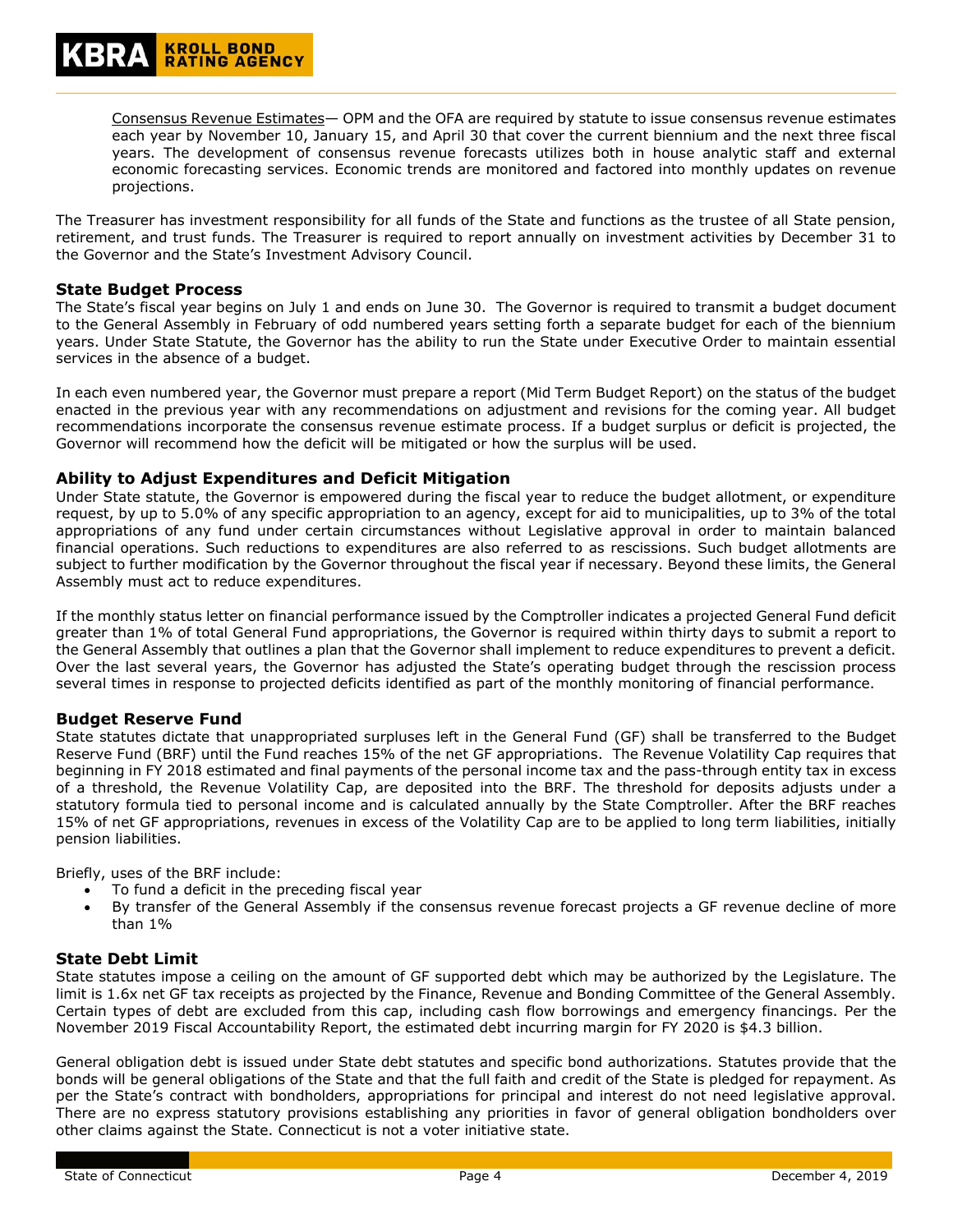# **Municipal Accountability Review Board (MARB)**

Statutes passed by the General Assembly as part of the FY 2018-FY 2019 budget process established a Municipal Accountability Review Board (MARB) to provide oversight and assistance to municipalities experiencing fiscal distress. The State has assumed the annual debt service obligations of the City of Hartford under this program. KBRA has added Hartford's outstanding debt to the State's aggregate outstanding debt. The State is also providing support to the City of West Haven under MARB which is expected to be short-term.

# **Bankruptcy**

Under Chapter 9 of the U.S. Bankruptcy Code, State governments are not permitted to petition courts for protection from creditors, including holders of their general obligation debt.

# **RD 2: Debt and Additional Continuing Obligations**

#### **State Tax-Supported Debt**

Connecticut's pro forma tax-supported debt burden is \$25.3 billion including \$18.7 billion in general obligation bonds, \$6.0 billion in special tax debt secured by a pledge of transportation related taxes and fees, and \$214 million in various other obligations. Also included in this figure is \$511 million in City of Hartford debt. The State has assumed Hartford's debt service payments on this debt under a Contract for Financial Assistance executed in April 2018 as part of a plan to stabilize the financially distressed city.

In comparison with other states, Connecticut's state tax-supported debt burden is high. These high debt levels result in part from the State's practice of issuing general obligation debt for certain university projects and for purposes that municipal entities and counties fund in other states, including local school construction. Connecticut has not had a county form of government since October 1960.

The presently offered General Obligation Refunding Bonds will refund approximately \$206 million in outstanding Series 2010A and Series 2010C Bonds for estimated present value savings of \$11.3 million over the life of the bonds, or present value savings of approximately 5.9%. The average life of the refunding bonds will be substantially the same as the refunded obligations.

| <b>FIGURE 1</b>                                                                                      |              |              |              |              |              |  |  |  |  |
|------------------------------------------------------------------------------------------------------|--------------|--------------|--------------|--------------|--------------|--|--|--|--|
| Pro Forma Direct Tax-Supported Debt<br><b>Principal Amount Outstanding</b><br>(dollars in thousands) |              |              |              |              |              |  |  |  |  |
|                                                                                                      | 2/1/2016     | 2/1/2017     | 2/15/2018    | 2/1/2019     | 11/1/2019    |  |  |  |  |
| General Obligation Bonds <sup>1</sup>                                                                | \$13,529,951 | \$14,090,513 | \$14,038,169 | \$15,007,964 | \$14,596,227 |  |  |  |  |
| General Obligation Bond Anticipation Notes                                                           |              |              | 400,000      |              |              |  |  |  |  |
| Pension Obligation Bonds (GO) <sup>2</sup>                                                           | 2,346,499    | 2,351,187    | 2,369,532    | 2,367,505    | 2,383,043    |  |  |  |  |
| UConn 2000 Bonds (GO)                                                                                | 1,059,285    | 1,532,895    | 1,420,535    | 1,635,125    | 1,676,390    |  |  |  |  |
| <b>Total General Obligation Debt</b>                                                                 | 16,935,735   | 17,974,595   | 18,228,236   | 19,010,594   | 18,655,660   |  |  |  |  |
| Special Tax Obligation Bonds                                                                         | 4,519,700    | 5,041,800    | 5,540,495    | 5,957,600    | 5,957,640    |  |  |  |  |
| Other <sup>3</sup>                                                                                   | 320,463      | 326,883      | 302,343      | 256,706      | 213,571      |  |  |  |  |
| State Guaranteed City of Hartford Debt                                                               |              |              |              | 515,910      | 510,994      |  |  |  |  |
| <b>Total Direct Tax-Supported Debt</b>                                                               | 21,775,898   | 23,343,278   | 24,071,074   | 25,740,810   | 25,337,865   |  |  |  |  |

*Source: POS and historic State of Connecitcut General Obligation Bond Official Statements.*

<sup>1</sup>Figure for 11/1/2019 is adjusted to include estimated impact of currently offered \$700 million General Obligation Bonds and \$191.75 million General Obligation Refunding Bonds.

<sup>2</sup>Includes accreted value of Capital Appreciation bonds.

3 Includes lease financing, tax increment financings, CHFA Supportive Housing Bonds and CHFA Emergency Mortgage Assistance Program Bonds.

Connecticut's state tax-supported debt burden is high relative to population, personal income and GSP, ranking among the very highest in the Country by all three metrics. The State's debt burden compares more favorably however when analyzed on the basis of aggregate state and local borrowings. By this more inclusive measure, the State's debt burden falls to the top 30% of states compared to personal income and to GSP (Figure 2).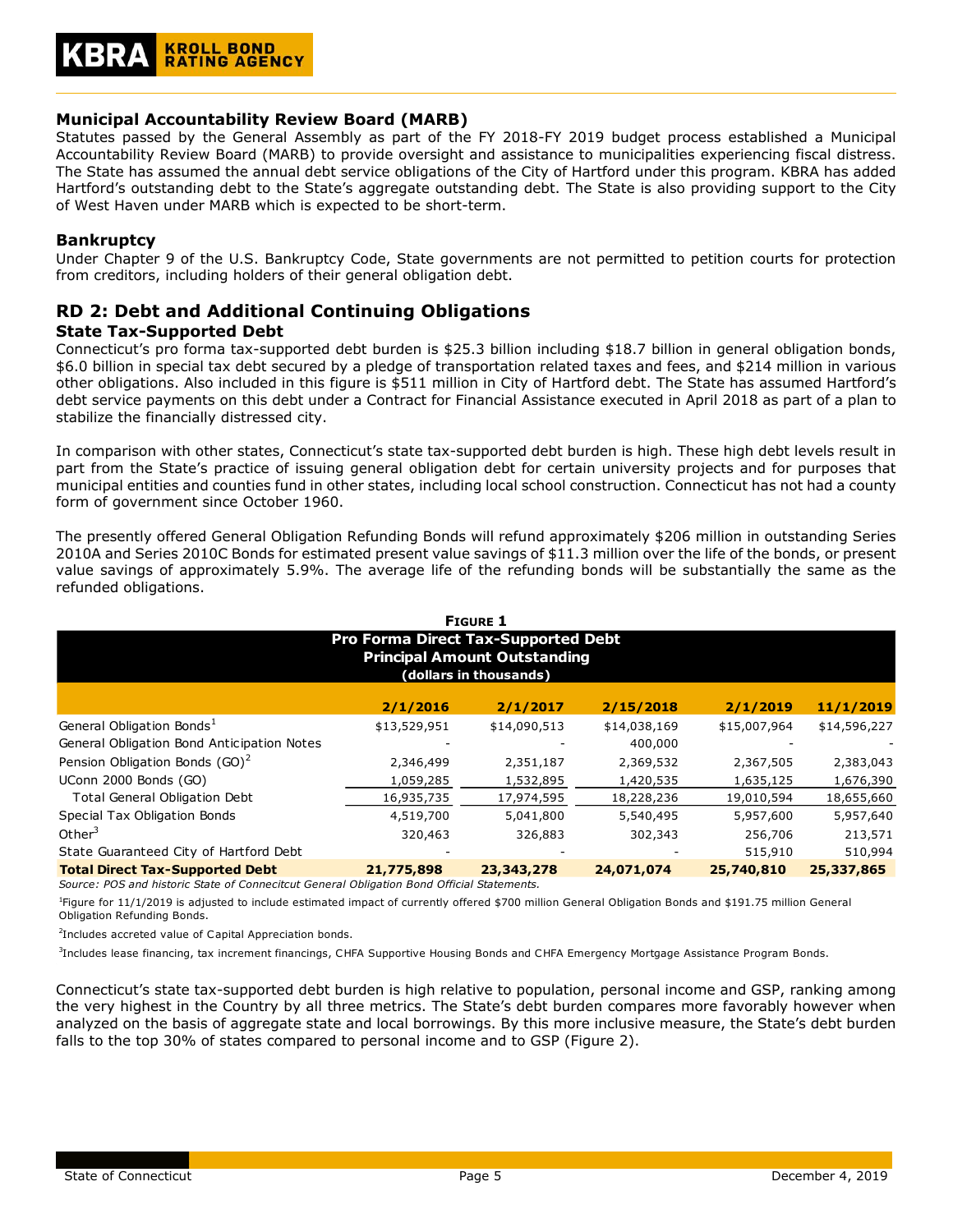|                                                                                             | <b>FIGURE 2</b>                    |                                   |                                           |
|---------------------------------------------------------------------------------------------|------------------------------------|-----------------------------------|-------------------------------------------|
|                                                                                             | <b>Debt Ratios</b><br>(in dollars) |                                   |                                           |
|                                                                                             | Connecticut <sup>1</sup>           | Average of<br>U.S. States         | Connecticut Rank<br>Among the 50 States   |
| Tax-Supported Debt:<br>Per Capita<br>as a % of Personal Income<br>as a % of GSP             | \$7,092<br>9.5%<br>9.2%            | \$<br>1,616<br>$3.0\%$<br>$2.6\%$ | Highest 10%<br>Highest 10%<br>Highest 10% |
| Aggregate State and Local Debt:<br>Per Capita<br>as a % of Personal Income<br>as a % of GSP | \$13,867<br>19.2%<br>18.5%         | \$<br>9,308<br>17.9%<br>15.5%     | Highest 15%<br>Highest 30%<br>Highest 30% |

*Source: U.S. Census Bureau, U.S. Bureau of Economic Activity, Credit Scope, and Annual Disclosures*

Connecticut has a relatively small level of exposure to variable rate debt or derivative financings; hence these types of transactions do not pose a significant risk to the State's liquidity position. As of November 1, 2019, the State has \$1.126 billion in variable rate general obligation bonds, which represents approximately 6.7% of pro forma long-term GO debt. The State has one outstanding GO swap with the notional amount of \$20 million that will mature June 1, 2020. Under the swap agreement, the State controls termination unless its rating falls below the BBB level.

# **Debt Amortization**

Connecticut's debt amortization parameters are conservative, with GO debt generally required to be amortized over 20 years on a level principal basis, which generates a declining debt service schedule. Speed of amortization of direct general obligation debt, is above average with 72% of principal retired over the next 10 years. In FY 2018, debt service on long term direct GO Bonds represented 8.2% of total governmental expenditures (on a GAAP basis) for FY 2018.

# **Capital Improvement Plan**

The State's general obligation bond authorizations for capital projects has seen a decline in recent years, decreasing from \$2.8 billion in FY 2015 to approximately \$1.4 billion in FY 2019. Authorization for bonding was not voted on by the General Assembly in the regular FY 2019 legislative session as state leaders continue to consider methods to increase transportation infrastructure funding, ranging from tolling proposals and additional GO bonding authority. In early November 2019, Governor Lamont released his CT2030 Plan which calls for \$14 billion in road and bridge improvements as well as \$7 billion in public transportation spending for airports, ports, bus and rail service. The state legislature is also considering alternative plans.

# **State of Connecticut Retirement Systems**

Connecticut administers two major pension plans: the State Employees' Retirement System (SERS) and the State Teachers' Retirement System (TRS). It also administers the much smaller Judicial Retirement System (JRS). The State's level of funding for its pension plans remains among the lowest for US states. The funded ratio for SERS is 36.4% and for TRS is 57.7%. The State has contributed to these funds at the full Actuarially Determined Employer Contribution (ADEC) in recent years, but funding progress has lagged as realized investment returns have not reached actuarial assumptions.

# State Employees' Retirement System (SERS)

SERS is a single-employer defined benefit pension plan that provides retirement, disability, and death benefits to plan members and their beneficiaries. Employees also contribute. Full actuarial valuations are performed by a third-party consultant as of June 30 in even numbered year, with the last full valuation completed as of June 30, 2018. The assumed annual investment rate of return was reduced gradually from 8.5% in 2010 to 6.9% in 2016. This revised assumption is more realistic in KBRA's view and has contributed to a trend of significant growth in annual contribution requirements.

On July 31, 2017, the General Assembly approved an agreement between the State and State Employee Bargaining Agent Coalition (SEBAC) which made substantial changes to pension and healthcare benefits for employees and retirees, including a three-year wage freeze, increased employee pension contributions for existing SERS members, a reduced COLA formula and a change in timing for post-2022 retirees, revisions to the healthcare design plan, and cost sharing for current employees. The State also agreed to extend the expiration date of the existing agreement with SEBAC on pension and healthcare from 2022 to 2027.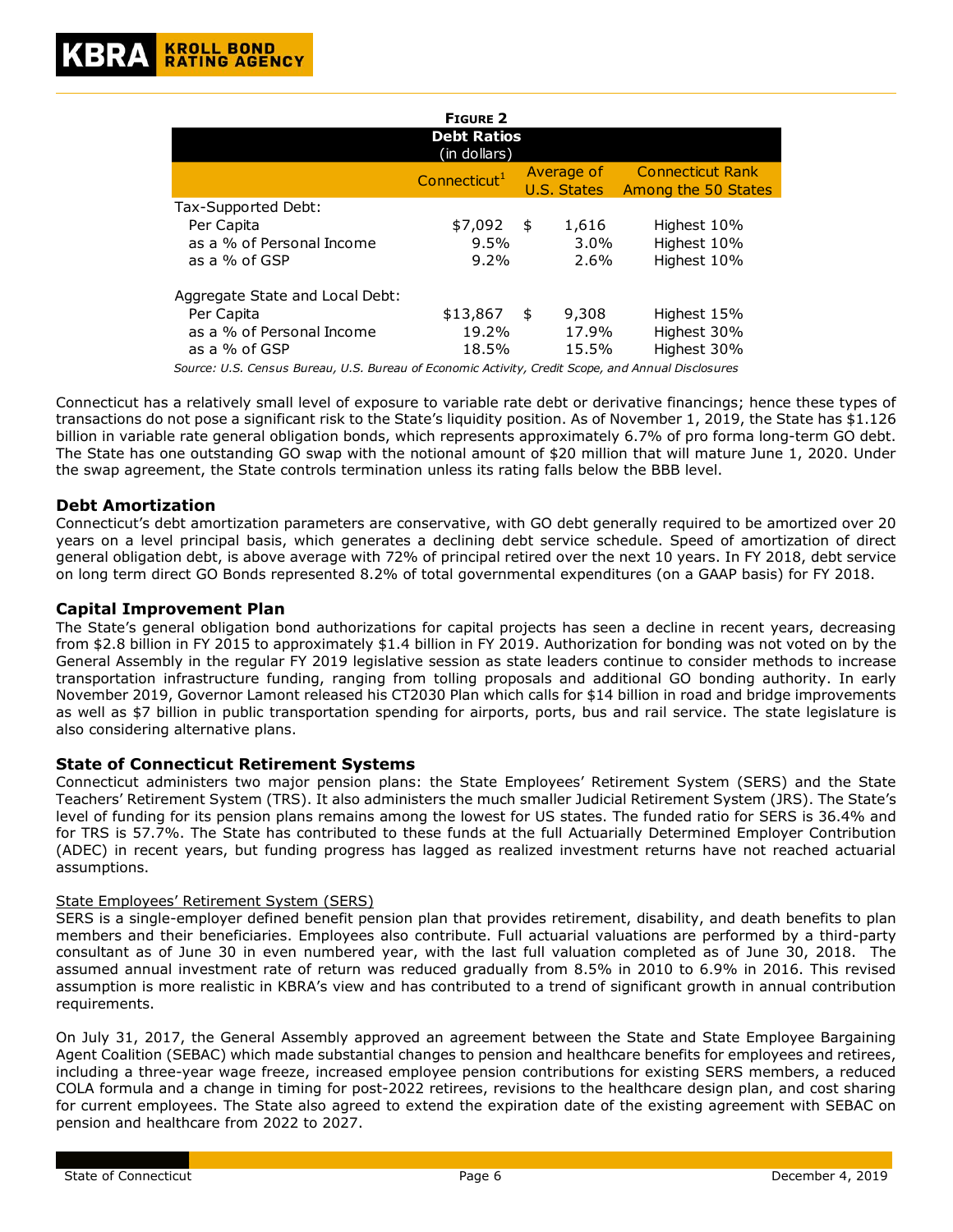The 2017 agreement extended the amortization end date for approximately 4/5ths of the outstanding unfunded liability from 2032 to 2046. The 2019 Budget Act for the 2020-2021 extended amortization for the remaining 1/5th of the unfunded liability to 2046, which is anticipated to reduce the ADEC by approximately \$157 million annually in FY 2020 and FY 2021.

#### Teacher's Retirement System (TRS)

TRS is a single-employer defined benefit pension plan administered by the Teachers' Retirement Board (TRB) for teachers, principals and other education supervisors employed in public school districts. Connecticut pays the entire ADEC on behalf of participating school districts and public universities. The teachers also contribute.

In April 2008, Connecticut issued \$2.3 billion in taxable Pension Obligation Bonds (POB) which was deposited into the Teachers' Retirement Fund. Under the bond documents, the State covenants to contribute 100% of the ADEC based on the then current closed amortization period ending in 2032. However, as part of the 2019 Budget Act for the 2020-2021 biennium, the State extended the amortization period 17 years, utilizing a level dollar amortization which reduces the ADEC an estimated by \$183 million and \$188 million, in FYs 2020 and 2021, respectively. To compensate for the modification, a Special Capital Reserve Fund (SCRF) was established for the benefit of the POB holders, with a deposit of \$380.9 million in June 2019. In addition, net lottery revenues are pledged to replenish the SCRF in the event of a draw. Furthermore, the assumed investment rate of return was reduced to 6.9% from 8%. The State Attorney General opined that these changes provide adequate protection to the POB bondholders.

| <b>FIGURE 3</b>                                                    |             |            |              |  |  |  |  |  |
|--------------------------------------------------------------------|-------------|------------|--------------|--|--|--|--|--|
| <b>Pension Funded Status</b>                                       |             |            |              |  |  |  |  |  |
| as of June 30, 2018 (dollars in millions)                          | <b>SERS</b> | <b>TRS</b> | <b>Total</b> |  |  |  |  |  |
| Market Value of Assets                                             | \$12,453    | \$17,947   | \$30,400     |  |  |  |  |  |
| <b>Actuarial Accrued Liability</b>                                 | 34,214      | 34,712     | 68,926       |  |  |  |  |  |
| <b>Unfunded Actuarial Accrued Liability</b>                        | 21,223      | 16,765     | 37,988       |  |  |  |  |  |
| Funded Ratio (based on the market value of assets)                 | 36.4%       | 51.7%      | 44.1%        |  |  |  |  |  |
| <b>FY 2018 Actuarially Determined Employer Contribution (ADEC)</b> | 1,443       | 1,271      | 2,714        |  |  |  |  |  |
| % of ADEC Contributed                                              | 100%        | 100%       |              |  |  |  |  |  |

*Source: State of Connecticut Annual Information Statement dated February 20, 2019 with July 3, 2019 supplementary information; SERS Report of the Actuary on the Valuation Prepared as of June 30, 2018, Revised June 18, 2019; and TRS Actuarial Valuation as of June 30, 2018, Revised as of June 18, 2019.*

# **Net Pension Liability**

The State's net pension liability (NPL), based on GASB 68 reporting requirements, represents a combined liability for all of the State pension funds, SERS, TRS and JRS. The NPL begins with the total actuarial pension liability based upon the entry age normal actuarial method. From this amount, the market value of invested pension fund assets is deducted and the balance is the NPL.

The combined NPL is \$34.9 billion as of June 30, 2017 as shown in the State's FY 2018 audited Statement of Net Position. This NPL ranks among highest in the country when compared to population, personal income, and GSP (Figure 4). In FY 2018, the State's combined contribution toward pensions was \$2.74 billion including \$1.44 billion to SERS, \$1.27 billion to TRS, and \$25 million to JRS. This total contribution was equivalent to 8.2% of FY 2018 total governmental expenditures.

| <b>FIGURE 4</b>                                           |                     |                                   |                                                |  |  |  |  |
|-----------------------------------------------------------|---------------------|-----------------------------------|------------------------------------------------|--|--|--|--|
| <b>Net Pension Liability (NPL) Ratios</b><br>(in dollars) |                     |                                   |                                                |  |  |  |  |
|                                                           | Connecticut<br>2018 | Average of<br>U.S. States<br>2017 | <b>Connecticut Rank</b><br>Among the 50 States |  |  |  |  |
| Net Pension Liability:                                    |                     |                                   |                                                |  |  |  |  |
| Per Capita                                                | \$9,633             | \$2,045                           | Highest 10%                                    |  |  |  |  |
| as a % of Personal Income                                 | 13.4%               | 3.9%                              | Highest 10%                                    |  |  |  |  |
| as a % of GSP                                             | 13.1%               | 3.5%                              | Highest 10%                                    |  |  |  |  |

*Source: Credit Scope, FY 2017 Data. All figures represent the Net Pension Liability as reported in the Statement of Net Position per GASB 68.*

The State has fully funded the ADEC for the SERS plan since 2012 and on the TRS plan since 2006, but the funded status of the two plans has eroded in part because actual investment returns have lagged assumptions. The revised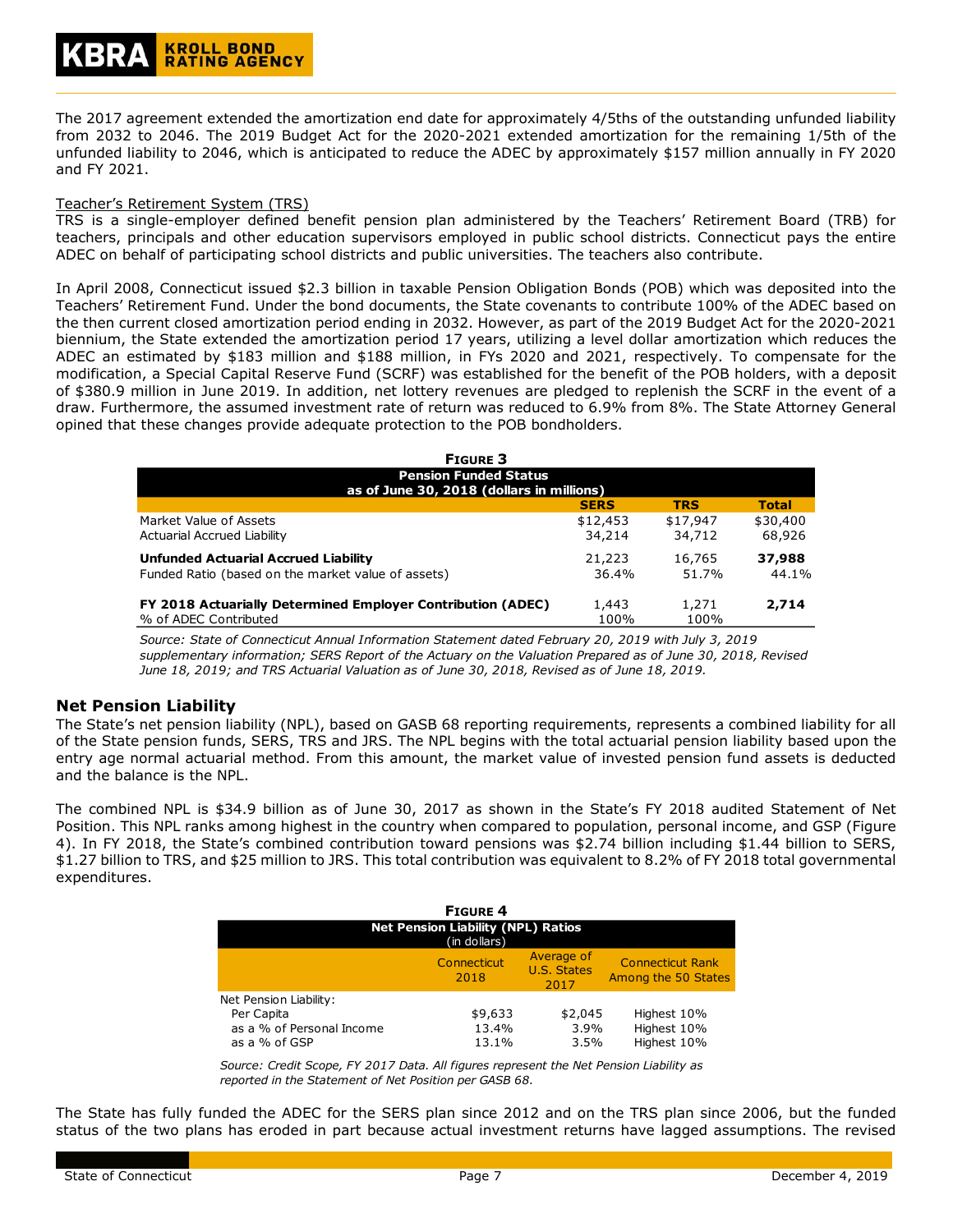return assumptions assume that investment returns will provide a smaller portion of the cashflows needed to maintain the plans, resulting in increased State contributions.

More current unfunded pension liability figures for SERS and TRS as of the June 30, 2018 measurement date indicate an unfunded pension liability of \$34.4 billion. Seen below, contributions to SERS and TRS have grown consistently in recent years and are anticipated to increase to \$2.99 billion in FY 2021. Presented also are the reductions in the ADEC in coming years relative to prior estimates due to the aforementioned legislative changes extending the amortization of respective unfunded liabilities for the two plans.

|                                                                                                                                                                                                                                                                                                                                                                                                                                                                                                                                                                                                                                                         | <b>FIGURE 5</b>                           |         |         |           |           |  |
|---------------------------------------------------------------------------------------------------------------------------------------------------------------------------------------------------------------------------------------------------------------------------------------------------------------------------------------------------------------------------------------------------------------------------------------------------------------------------------------------------------------------------------------------------------------------------------------------------------------------------------------------------------|-------------------------------------------|---------|---------|-----------|-----------|--|
| Actuarially Determined Employer Contributions (ADEC) for SERS and TRS                                                                                                                                                                                                                                                                                                                                                                                                                                                                                                                                                                                   |                                           |         |         |           |           |  |
|                                                                                                                                                                                                                                                                                                                                                                                                                                                                                                                                                                                                                                                         | FYE June 30 (dollars in millions)<br>2017 | 2018    | 2019    | 2020 Est. | 2021 Est. |  |
| <b>SERS</b>                                                                                                                                                                                                                                                                                                                                                                                                                                                                                                                                                                                                                                             |                                           |         |         |           |           |  |
| ADEC Prior to 2019 Legislation                                                                                                                                                                                                                                                                                                                                                                                                                                                                                                                                                                                                                          | \$1,569                                   | \$1,443 | \$1,575 | \$1,773   | \$1,897   |  |
| Less Reductions Per 2019 Legislative Changes                                                                                                                                                                                                                                                                                                                                                                                                                                                                                                                                                                                                            |                                           |         |         | (157)     | (157)     |  |
| <b>Total State SERS ADEC</b>                                                                                                                                                                                                                                                                                                                                                                                                                                                                                                                                                                                                                            | 1,569                                     | 1,443   | 1,575   | 1,616     | 1,740     |  |
| <b>TRS</b>                                                                                                                                                                                                                                                                                                                                                                                                                                                                                                                                                                                                                                              |                                           |         |         |           |           |  |
| ADEC Prior to 2019 Legislation                                                                                                                                                                                                                                                                                                                                                                                                                                                                                                                                                                                                                          | 1,012                                     | 1,271   | 1,292   | 1,392     | 1,437     |  |
| Less Reductions Per 2019 Legislative Changes                                                                                                                                                                                                                                                                                                                                                                                                                                                                                                                                                                                                            |                                           |         |         | (183)     | (189)     |  |
| <b>Total State TRS ADEC</b>                                                                                                                                                                                                                                                                                                                                                                                                                                                                                                                                                                                                                             | 1,012                                     | 1,271   | 1,292   | 1,209     | 1,248     |  |
| <b>Total State SERS and TRS ADEC</b>                                                                                                                                                                                                                                                                                                                                                                                                                                                                                                                                                                                                                    | \$2,581                                   | \$2,714 | \$2,867 | \$2,825   | \$2,988   |  |
| Information; SERS Report of the Actuary on the Valuation Prepared as of June 30, 2018, Revised June 18, 2019; TRS<br>Actuarial Valuation as of June 30, 2018, Revised as of June 18, 2019; and, State of Connecticut Rating Agency<br>Presentation dated March, 2019.<br><b>Other Post-Employment Benefits (OPEB)</b>                                                                                                                                                                                                                                                                                                                                   |                                           |         |         |           |           |  |
| Connecticut provides healthcare and life insurance benefits to eligible state employees. The State funds the benefit costs<br>on a pay as you go basis, as do most states, through a transfer from the General Fund to its OPEB trust fund. Beginning<br>in 2009, new hires had OPEB trust contribution requirements. The most recent SEBAC contract requires employee trust<br>contributions of 3% of salary for 15 years for employees hired on or after July 1, 2017. In FY 2018, the State's<br>contribution to retiree healthcare and life insurance costs was \$821 million, which represents 2.8% of FY 2018 total<br>governmental expenditures. |                                           |         |         |           |           |  |
| <b>Total Fixed Costs</b><br>Total FY 2018 fixed costs, including debt service, pension contributions and pay-as-you-go OPEB costs, represented<br>20.4% of total governmental expenditures.                                                                                                                                                                                                                                                                                                                                                                                                                                                             |                                           |         |         |           |           |  |
| <b>RD 3: Financial Performance and Liquidity Position</b><br>The State's financial position trended favorably in FY 2018 and FY 2019, lifted by better than budgeted income tax<br>receipts and sales tax collections in the General Fund. In earlier years, underperforming PIT collections have weighed<br>on the State's operating performance. Effective in FY 2018, however, there was a swing to substantially better than<br>projected PIT collections. This has allowed the Budget Reserve Fund (BRF) to grow from \$213 million in FY 2017 to a<br>strong \$2.5 billion at the close of FY 2019.                                               |                                           |         |         |           |           |  |
| State statutes direct the Comptroller to deposit any unappropriated GF surplus to the BRF. Recent legislative reforms<br>establish a revenue volatility cap whereby collections from certain volatile sources above a certain threshold are<br>deposited to the BRF. The volatility cap resulted in substantial FY 2018 and FY 2019 deposits, providing a much-needed<br>boost in State reserves. The FY 2020-2021 Biennium Budget reflects further transfers to the BRF, and by the close of<br>FY 2021 the BRF is budgeted to reach 15% of General Fund expenditures, the State's target funding level.                                               |                                           |         |         |           |           |  |
| In discussion with KBRA, the Governor identified fiscal stability as one of his top three priorities. The FY 2020-2021<br>Biennium Budget strengthens the revenue base by renewing the hospital user fee on a permanent basis, renewing<br>certain expiring revenue initiatives and expanding the sales tax base.                                                                                                                                                                                                                                                                                                                                       |                                           |         |         |           |           |  |
| FY 2020 General Fund Outlook<br>Operating reserves are expected to continue to strengthen in FY 2020. KBRA has reviewed the latest OPM monthly<br>report on the General Fund (released November 20, 2019). While the report indicates unfavorable budgetary revisions<br>and a projected \$19.6 million GF operating deficit, the projection is net of an estimated \$318.3 million volatility cap                                                                                                                                                                                                                                                      |                                           |         |         |           |           |  |

# **Other Post-Employment Benefits (OPEB)**

# **Total Fixed Costs**

# **RD 3: Financial Performance and Liquidity Position**

# **FY 2020 General Fund Outlook**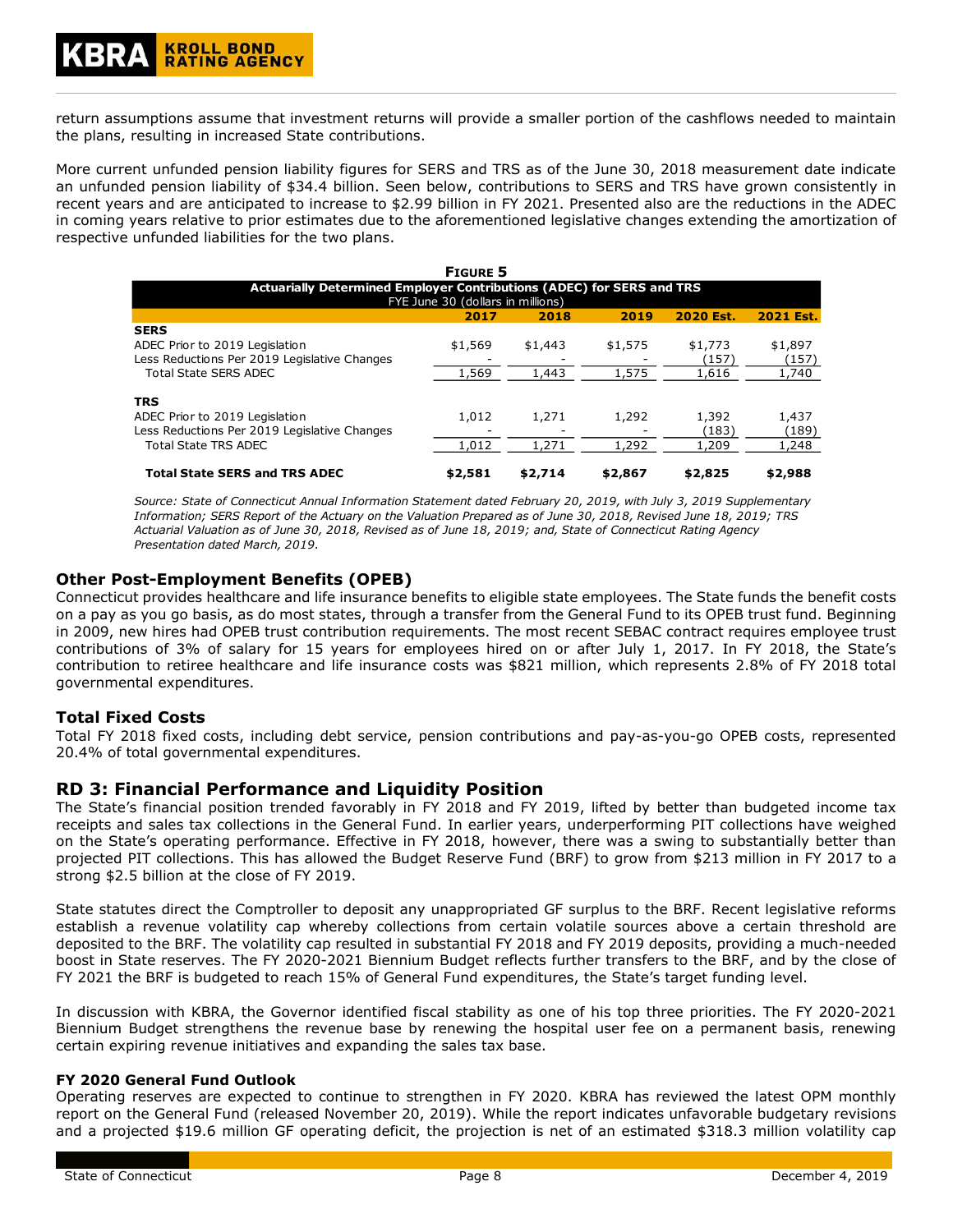deposit to the Budget Reserve Fund. The estimated ending BRF balance is \$2.8 billion. The GF projection does not reflect the potential settlement related to litigation brought by the CT Hospital Association in 2015 regarding a provider tax established in 2011 which the State was supposed to reimburse.

Factors contributing to reduced FY 2020 revenue estimates include a \$100 million increase in expected income tax refunds which may reflect reporting changes resulting from the State's relatively new pass-through entity tax. Expenditures are projected to exceed budget by \$76.2 million, with healthcare related cost increases contributing to the larger cost revisions: Medicaid cost trends (\$19.2 million increase), inmate medical services (\$10 million increase) and employee fringe benefit costs for higher claims and premiums (net \$12 million increase).

# **Adopted Biennium Budget**

On June 4, 2019 the State Legislature passed the FYs 2020–2021 Biennium Budget. FY 2020 General Fund spending is budgeted to increase 1.7% over FY 2019 appropriations, and a 3.4% spending increase is budgeted for FY 2021. The enacted budget includes volatility transfers to the State's Budget Reserve Fund (\$620 million over the two years).

The budget achieves budget balance largely through a continuation of current policies, as well as expansion of the sales tax base, pension restructuring and labor reforms. Revenue enhancements total \$1.06 billion in FY 2020 and \$1.46 billion in FY 2021. Most notably, the budget retains the FY 2019 structure of hospital user fees charged by the state, thus reversing previous legislation that would have reduced the hospital user fee beginning in FY 2020. The FY 2019 structure reflects a \$900 million hospital user fee, with supplemental payments by the State to the hospitals, and federal grant revenue tied to the supplemental payments. The budget maintains the current 10% corporate tax surcharge (\$60 million in FY 2020). Budgeted withholding PIT revenue is higher than the April 30 consensus revenue estimate by \$90 million in each year to reflect improved expectations for personal income tax (the enacted budget assumes 5.3% growth in FY 2020, and 4.0% in 2021). The economic growth rate for sales tax (prior to tax changes) is 1.8% in FY 2020 and 2.4% in FY 2021.

Larger components of additional revenues in FY 2020 are derived from adjusting the diversion of the car sales tax to the Special Transportation Fund (\$58 million), a 1% prepared food tax (\$48 million), and expansion of the sales tax base to include digital downloads (\$27.5 million). Income taxes benefit from maintaining eligibility limits for property tax credits (\$53 million) and a reduction in the pass-through entity tax credit (\$50 million). While the budget diverts funds from transportation to the General Fund, the budget does not address highway tolls.

Appropriation initiatives include reforms to the teachers' pension costs, for budgeted expenditure savings of \$183 million and \$189 million in FYs 2020 and 2021, respectively. Reforms in state employees' pension (through extending the amortization) and potential healthcare program reforms, with combined savings budgeted for \$163 million in FY 2020 and \$256 million in FY 2021. Municipal aid is stable from prior levels, and education funding increases \$118 million over the two years.

| <b>Figure 6</b>                                |                |                |  |  |  |  |  |
|------------------------------------------------|----------------|----------------|--|--|--|--|--|
| <b>General Fund Operations and BRF Balance</b> |                |                |  |  |  |  |  |
| FYE June 30 (\$ in millions) (Budgetary Basis) |                |                |  |  |  |  |  |
|                                                | <b>FY 2020</b> | <b>FY 2021</b> |  |  |  |  |  |
|                                                | <b>Adopted</b> | <b>Adopted</b> |  |  |  |  |  |
|                                                | <b>Budget</b>  | <b>Budget</b>  |  |  |  |  |  |
| Revenues <sup>1</sup>                          | 19,363         | 19,997         |  |  |  |  |  |
| Expenditures <sup>2</sup>                      | 19,319         | 19,982         |  |  |  |  |  |
| <b>Surplus (Deficit)</b>                       | 44             | 15             |  |  |  |  |  |
| as a % of Expenditures                         | 0.2%           | $0.1\%$        |  |  |  |  |  |
| <b>Budget Reserve Fund Balance</b>             |                |                |  |  |  |  |  |
| Beginning Budget Reserve Fund Balance          | 2,506          | 2,965          |  |  |  |  |  |
| Operating Surplus (Deficit)                    | 44             | 15             |  |  |  |  |  |
| <b>Volatility Cap Deposit</b>                  | 318            | 302            |  |  |  |  |  |
| Revenue Transfer Cap                           | 97             | 151            |  |  |  |  |  |
| <b>Estimated Ending BRF Balance</b>            | 2,965          | 3,168          |  |  |  |  |  |
| as a % of Budgeted Expenditures                | 15.3%          | 15.9%          |  |  |  |  |  |

 $1$ Net of volatility and revenue cap transfers. <sup>2</sup>Includes miscellaneous adjustments. *Source: State of Connecticut*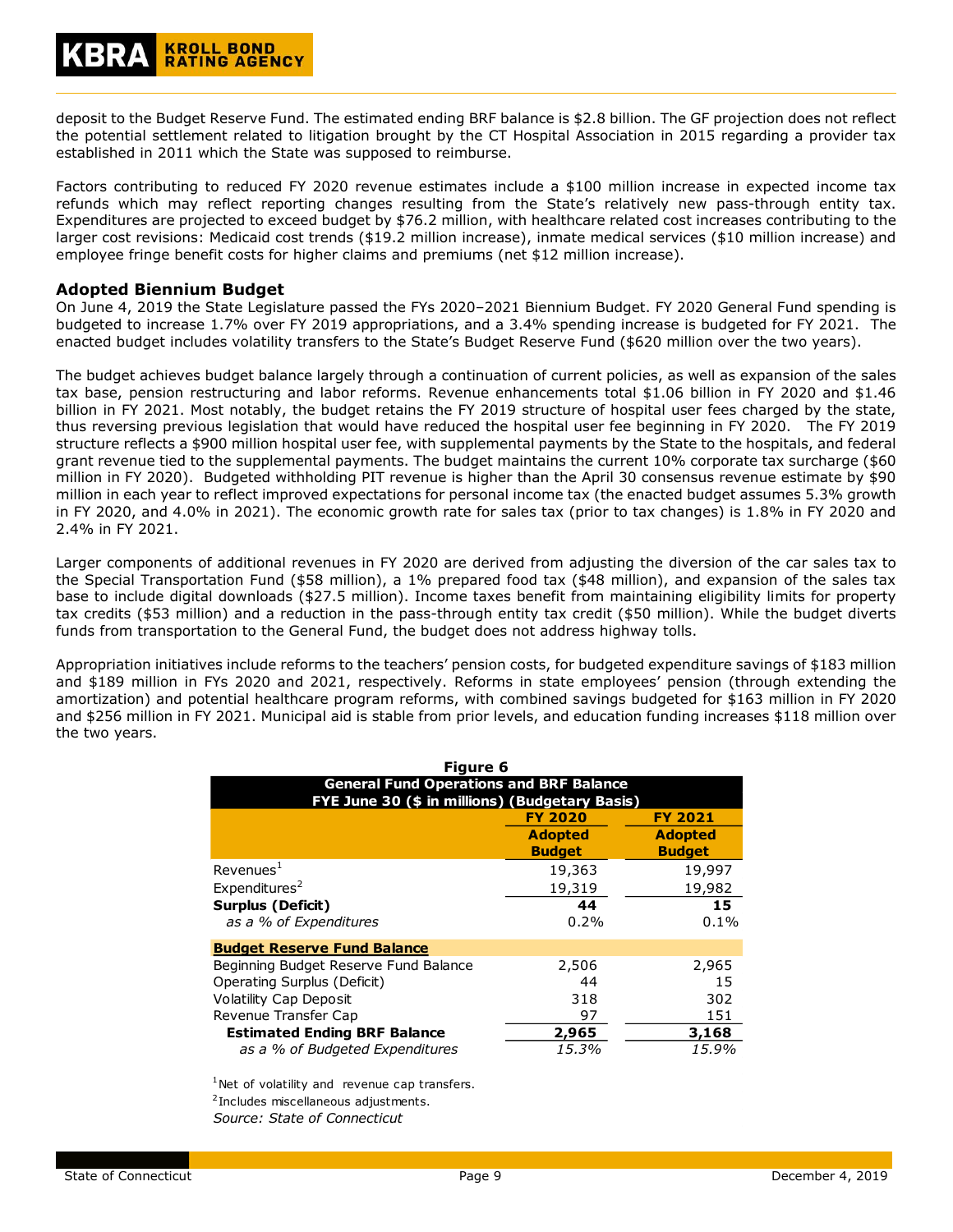#### **FY 2019 Results**

The State's 2019 budgetary basis annual financial report was released on October 31, 2019. The General Fund achieved a \$371 million operating surplus, which was deposited to the Budget Reserve Fund. In addition, a volatility cap deposit of \$949.7 million was made to the BRF. The ending BRF balance of \$2.5 billion represents just over 13% of FY 2020 appropriations. Strengthened reserves will help the State in weathering economic downturns.

As shown in Figure 7, FY 2019 budgetary basis GF revenue growth is a sizable 8%. The revenue growth is overstated due to the timing of Medicaid reimbursement, as \$400 million of revenue recorded in FY 2019 is attributable to FY 2018. Adjusting for this event, FY 2019 budgetary basis GF revenue growth is a still favorable 3.5%. Several revenue categories outperformed budget, including income taxes (\$518 million favorable budgetary variance), pass through entity taxes (\$572 million variance) and sales taxes (\$184 million variance).

While PIT collections exceeded budget, PIT revenues declined relative to the previous year reflecting the absence of the extraordinary impact in FY 2018 from federal tax reform. However, the PIT decline is offset by pass-through entity income taxes collections which started in FY 2019. Under federal tax law changes effective January 1, 2018, passthrough businesses (sole proprietors, partnerships and S-corporations) gained a 20 percent deduction, incentivizing organizing and reporting as a pass-through entity. The strong sales tax collections reflect increased collection from online sales, partially due to the U.S. Supreme Court decision Wayfair, Inc. v. South Dakota.

FY 2019 expenditures increased \$638 million (3.4%) over the prior year, with the majority of expense growth attributable to three spending areas: a transfer to the new TRS Special Capital Reserve Fund created for the benefit of POB bonds issued in 2008 (\$380 million), SER retirement contribution (\$115.8 million) and Medicaid costs (\$93.9 million). The Special Capital Reserve Fund was established in June 2019 to comply with the adequate provision requirement of the 2008 GO pension obligation bonds. The State is changing the actuarial funding methodology for the TRS, and this change requires meeting an adequate provision covenant.

The State's discipline in restraining spending in a period of revenue expansion is a credit positive as it enables reserve accumulation and positions the State to manage future declines in its volatile revenue base.

| Figure 7                                                                                                                                      |        |        |        |        |        |        |  |  |
|-----------------------------------------------------------------------------------------------------------------------------------------------|--------|--------|--------|--------|--------|--------|--|--|
| <b>General Fund Statement of Revenues, Expenditures, and Net Surplus</b><br>Budgetary Modified Cash Basis (FYE June 30) (dollars in millions) |        |        |        |        |        |        |  |  |
|                                                                                                                                               | 2014   | 2015   | 2016   | 2017   | 2018   | 2019   |  |  |
| Operating Revenues <sup>1</sup>                                                                                                               | 17,009 | 17,282 | 17.781 | 17,703 | 18,199 | 19,650 |  |  |
| Operating Expenditures                                                                                                                        | 16,980 | 17,420 | 17,921 | 17,763 | 18,611 | 19,249 |  |  |
| <b>Other Resources</b>                                                                                                                        | 29     | 25     | (30    | 37     | 71)    | (31)   |  |  |
| <b>Operating Surplus (Deficit)</b>                                                                                                            | 58     | (113)  | (170)  | (23)   | (483)  | 371    |  |  |
| Transfers (to) from Budget Reserve Fund                                                                                                       | (248)  | 113    | 170    | 23     | 483    | 371    |  |  |
| Reserved for Subsequent Years Expenditure                                                                                                     |        |        |        |        |        |        |  |  |
| Reserved for Prior Years Resources                                                                                                            | 191    |        |        |        |        |        |  |  |
| <b>Unappropriated Surplus (Deficit)</b>                                                                                                       |        |        |        |        |        |        |  |  |

| <b>Budget Reserve Fund</b> <sup>3</sup>   |      |                          |      |                          |       |       |  |
|-------------------------------------------|------|--------------------------|------|--------------------------|-------|-------|--|
| Beginning Budget Reserve Fund Balance     | 271  | 519                      | 406  | 236                      | 213   | 1,185 |  |
| Transfers from (to) General Fund          | 248  | (113)                    | (170 | (23)                     | (483) | 371   |  |
| Volatility Cap Deposit <sup>2</sup>       | -    | $\overline{\phantom{a}}$ | -    | $\overline{\phantom{a}}$ | 1.471 | 950   |  |
| <b>Ending Budget Reserve Fund Balance</b> | 519  | 406                      | 236  | 213                      | 1,201 | 2,506 |  |
| as a % of Operating Expenditures          | 3.1% | 2.3%                     | 1.3% | 1.2%                     | 6.5%  | 13.0% |  |

*Source: Annual Financial Reports of the State Controller*

 $1$ FY 2018 and FY 2019 revenue is reported net of volatility deposits to the BRF.

<sup>2</sup>Volatility transfers became effective in FY 2018.

<sup>3</sup> Held in Special Revenue Fund.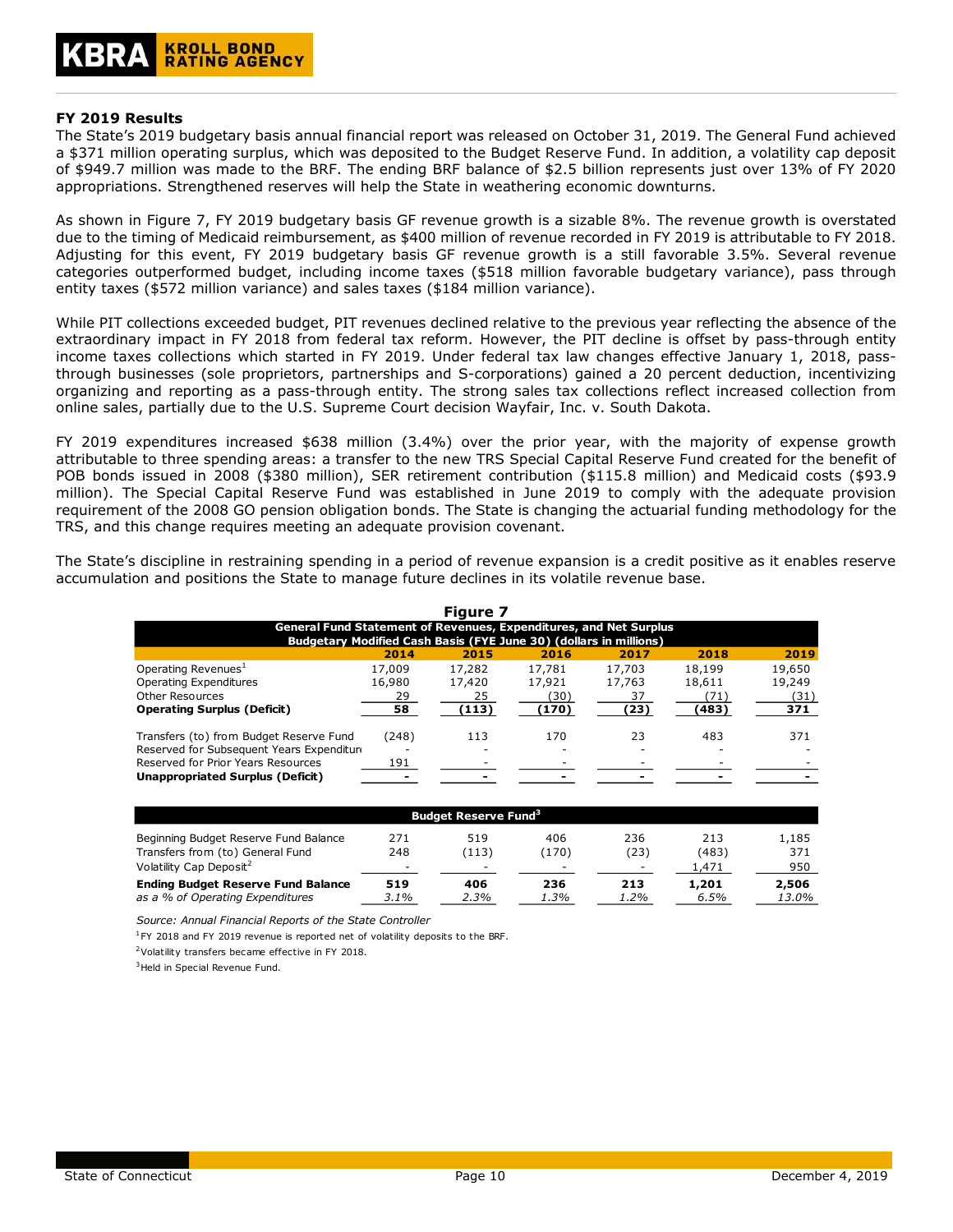|                                       |                                                                   |              | <b>FIGURE 8</b>                               |              |        |              |        |              |        |
|---------------------------------------|-------------------------------------------------------------------|--------------|-----------------------------------------------|--------------|--------|--------------|--------|--------------|--------|
|                                       |                                                                   |              | <b>General Fund Revenues and Expenditures</b> |              |        |              |        |              |        |
|                                       | Budgetary Modified Cash Basis (FYE June 30) (dollars in millions) |              |                                               |              |        |              |        |              |        |
|                                       |                                                                   | <b>A YOY</b> |                                               | <b>A YOY</b> |        | <b>A YOY</b> |        | <b>A YOY</b> |        |
|                                       | 2015                                                              | (9/6)        | 2016                                          | (%)          | 2017   | (9/6)        | 2018   | (9/6)        | 2019   |
| <b>Revenues</b>                       |                                                                   |              |                                               |              |        |              |        |              |        |
| Personal Income Tax                   | 9,151                                                             | 0.3%         | 9,182                                         | $-2.1%$      | 8,989  | 19.8%        | 10,770 | $-10.5%$     | 9,640  |
| <b>Federal Grants</b>                 | 1,241                                                             | 4.9%         | 1,302                                         | 1.8%         | 1,325  | $-13.7%$     | 1,143  | 82.3%        | 2,084  |
| Sales and Use Tax                     | 4,205                                                             | $-0.6%$      | 4,182                                         | 0.2%         | 4,192  | 0.2%         | 4,202  | 3.2%         | 4,338  |
| Corporate Income Tax                  | 815                                                               | 8.1%         | 880                                           | 17.8%        | 1,038  | $-11.3%$     | 921    | 15.2%        | 1,061  |
| Pass-through Entity Tax               |                                                                   |              |                                               |              |        |              |        |              | 1,172  |
| Excise Taxes (Alcohol and Cigarettes) | 420                                                               | 3.9%         | 437                                           | 1.8%         | 445    | $-1.1%$      | 440    | $-4.2%$      | 421    |
| Indian Gaming Payments                | 268                                                               | $-0.8%$      | 266                                           | 1.5%         | 270    | 1.1%         | 273    | $-6.6%$      | 255    |
| Statutory Transfers from Other Funds  | 135                                                               | 31.4%        | 178                                           | $-33.5%$     | 118    | $-7.3%$      | 110    | 0.0%         | 110    |
| Other                                 | 1,046                                                             | 29.5%        | 1,355                                         | $-2.1%$      | 1,326  | $-74.4%$     | 340    | 67.4%        | 569    |
| <b>Total Revenues</b>                 | 17,282                                                            | 2.9%         | 17,781                                        | $-0.4%$      | 17,703 | 2.8%         | 18,199 | 8.0%         | 19,650 |
|                                       |                                                                   |              |                                               |              |        |              |        |              |        |
| <b>Expenditures</b>                   |                                                                   |              |                                               |              |        |              |        |              |        |
| General Government                    | 661                                                               | $-5.1%$      | 627                                           | $-6.8%$      | 585    | 10.7%        | 648    | 0.8%         | 653    |
| <b>Public Safety</b>                  | 287                                                               | 0.5%         | 289                                           | $-4.9%$      | 274    | $-5.3%$      | 260    | 4.7%         | 272    |
| Conservation and Development          | 206                                                               | $-5.3%$      | 195                                           | $-7.1%$      | 181    | 0.0%         | 181    | $-6.2%$      | 170    |
| Health and Hospitals                  | 1,785                                                             | $-1.1%$      | 1,766                                         | $-32.6%$     | 1,190  | $-2.2%$      | 1,163  | 2.6%         | 1,194  |
| <b>Human Services</b>                 | 3,096                                                             | 0.2%         | 3,102                                         | 16.9%        | 3,625  | 18.4%        | 4,292  | 0.5%         | 4,312  |
| Education, Libraries and Museums      | 5,025                                                             | 1.9%         | 5,122                                         | $-2.3%$      | 5,004  | 0.4%         | 5,025  | 3.7%         | 5,208  |
| Corrections and Judicial              | 2,070                                                             | $-0.5%$      | 2,061                                         | $-5.4%$      | 1,949  | $-2.0%$      | 1,911  | 3.0%         | 1,968  |
| Debt Service                          | 1,554                                                             | 17.8%        | 1,831                                         | 5.7%         | 1,935  | 1.1%         | 1,956  | 13.8%        | 2,225  |
| Other                                 | 2,735                                                             | 7.1%         | 2,929                                         | 3.1%         | 3,020  | 5.1%         | 3,175  | 2.3%         | 3,247  |
| <b>Total Expenditures</b>             | 17,420                                                            | 2.9%         | 17,921                                        | $-0.9%$      | 17,763 | 4.8%         | 18,611 | 3.4%         | 19,249 |

*Source: Annual Financial Report of the State Controller*

# **FY 2018 Financial Results**

Under the State's Volatility Cap included in the FY 2018–2019 biennium budget (Public Act 17-2), any final and estimated income tax collections over \$3.15 billion are required to be deposited in the BRF. The final and estimated income tax collections are highly volatile, and the legislation helps insulate General Fund operations. FY 2018 was the first year of the required transfers. In the State's comprehensive annual financial report, the BRF is shown as part of committed fund balance in the General Fund. On a GAAP basis the General Fund unassigned deficit declined to -\$241 million, from -\$821 million at the close of FY 2017, largely reflecting the improved BRF balance (Figure 9).

As presented in the State's audited budgetary based financial report, the General Fund incurred a \$483 million operating deficit in FY 2018 (Figure 7), net of a \$1.47 billion transfer to the BRF. The operating deficit was eliminated by a transfer from the BRF; on a budgetary basis the BRF is reported as a special revenue fund. The net effect of the two transfers, one in and one out, was a \$1.2 billion ending BRF balance (6.5% of expenditures). The volatility of the State's income tax collections necessitates an ample cushion against difficult to predict declines.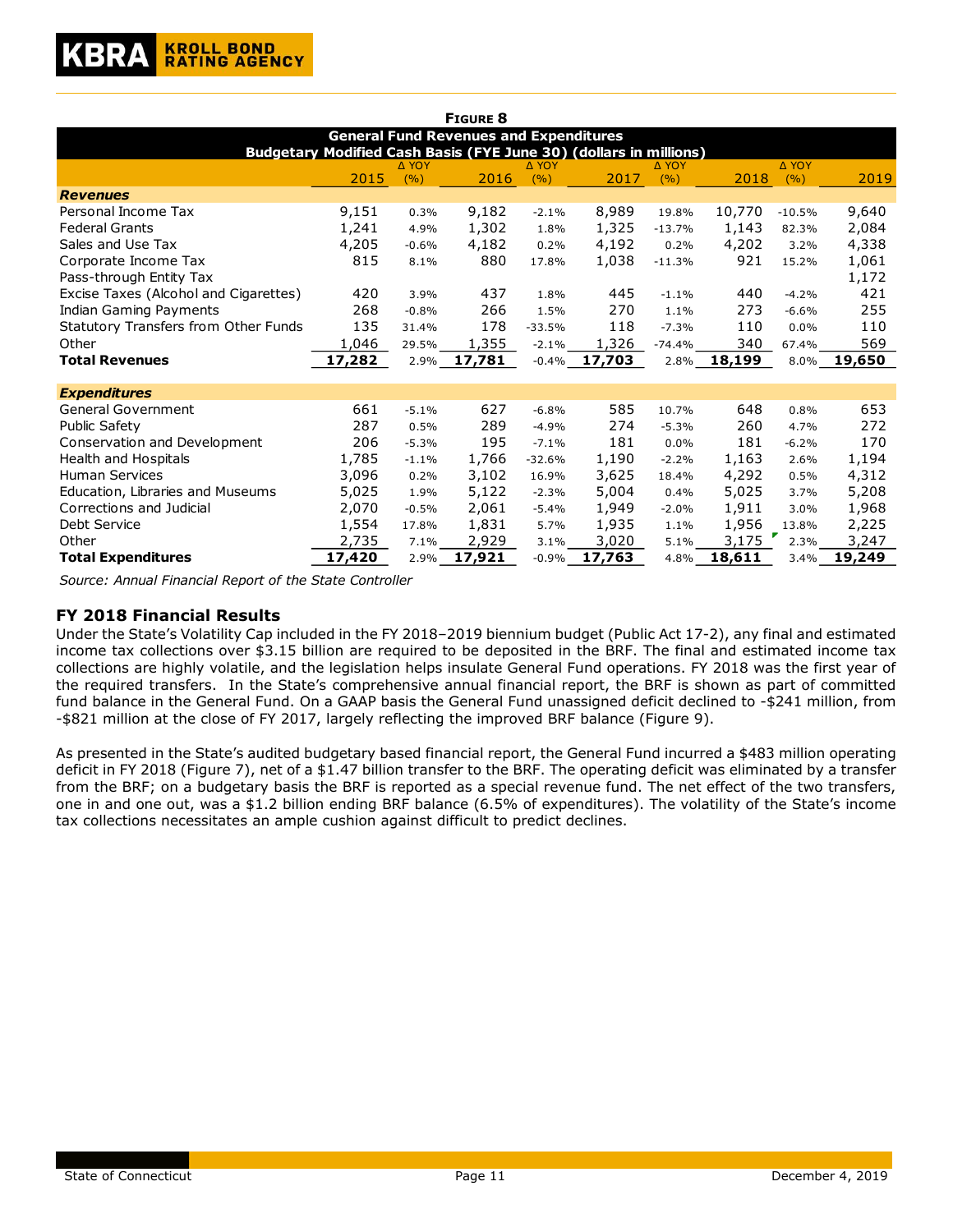|                           |                                                                                                                                                                                                                                                                                                                                                                                                                                                                                                                                                                                                                                                                                                                                                | <b>FIGURE 9</b>                                                                                                              |                  |                    |                    |                    |
|---------------------------|------------------------------------------------------------------------------------------------------------------------------------------------------------------------------------------------------------------------------------------------------------------------------------------------------------------------------------------------------------------------------------------------------------------------------------------------------------------------------------------------------------------------------------------------------------------------------------------------------------------------------------------------------------------------------------------------------------------------------------------------|------------------------------------------------------------------------------------------------------------------------------|------------------|--------------------|--------------------|--------------------|
|                           |                                                                                                                                                                                                                                                                                                                                                                                                                                                                                                                                                                                                                                                                                                                                                | <b>General Fund Summary Statement of Income and Balance Sheet</b><br>FYE June 30 (Audited, GAAP Basis) (dollars in millions) |                  |                    |                    |                    |
|                           |                                                                                                                                                                                                                                                                                                                                                                                                                                                                                                                                                                                                                                                                                                                                                | 2014                                                                                                                         | 2015             | 2016               | 2017               | 2018               |
|                           | <b>Statement of Income</b><br>Revenues                                                                                                                                                                                                                                                                                                                                                                                                                                                                                                                                                                                                                                                                                                         | 17,400                                                                                                                       | 17,954           | 18,215             | 18,502             | 20,663             |
|                           | Expenditures<br>Excess (Deficiency) of Rev. Over Exp.                                                                                                                                                                                                                                                                                                                                                                                                                                                                                                                                                                                                                                                                                          | 16,591<br>809                                                                                                                | 16,936<br>1,018  | 17,444<br>771      | 17,138<br>1,364    | 18,077<br>2,586    |
|                           | Other Financing Sources (Uses)                                                                                                                                                                                                                                                                                                                                                                                                                                                                                                                                                                                                                                                                                                                 | (262)                                                                                                                        | (1, 166)         | (1, 195)           | (1,243)            | (940)              |
|                           | <b>Net Change in Fund Balance</b>                                                                                                                                                                                                                                                                                                                                                                                                                                                                                                                                                                                                                                                                                                              | 547                                                                                                                          | (148)            | (424)              | 121                | 1,646              |
|                           | Fund Balance (Deficit) - Beginning                                                                                                                                                                                                                                                                                                                                                                                                                                                                                                                                                                                                                                                                                                             | (589)                                                                                                                        | (41)             | (190)              | (614)              | (494)              |
|                           | Change in Reserve for Inventories<br>Fund Balance (Deficit) - Ending                                                                                                                                                                                                                                                                                                                                                                                                                                                                                                                                                                                                                                                                           | 0<br>(41)                                                                                                                    | (1)<br>(190)     | (0)<br>(614)       | (1)<br>(494)       | (0)<br>1,151       |
|                           | <b>Balance Sheet</b>                                                                                                                                                                                                                                                                                                                                                                                                                                                                                                                                                                                                                                                                                                                           |                                                                                                                              |                  |                    |                    |                    |
|                           | <b>Assets</b><br>Cash and Cash Equivalents                                                                                                                                                                                                                                                                                                                                                                                                                                                                                                                                                                                                                                                                                                     |                                                                                                                              |                  |                    |                    | 481                |
|                           | Taxes Receivable, Net                                                                                                                                                                                                                                                                                                                                                                                                                                                                                                                                                                                                                                                                                                                          | 1,278                                                                                                                        | 1,220            | 1,321              | 1,381              | 1,801              |
|                           | All Other<br><b>Total Assets</b>                                                                                                                                                                                                                                                                                                                                                                                                                                                                                                                                                                                                                                                                                                               | 538<br>1,816                                                                                                                 | 659<br>1,880     | 532<br>1,853       | 543<br>1,924       | 1,041<br>3,323     |
|                           |                                                                                                                                                                                                                                                                                                                                                                                                                                                                                                                                                                                                                                                                                                                                                |                                                                                                                              |                  |                    |                    |                    |
|                           | <b>Liabilities</b><br>Accounts Payable and Accrued Liabilities                                                                                                                                                                                                                                                                                                                                                                                                                                                                                                                                                                                                                                                                                 | 302                                                                                                                          | 346              | 334                | 350                | 373                |
|                           | Due to Other Funds                                                                                                                                                                                                                                                                                                                                                                                                                                                                                                                                                                                                                                                                                                                             | 341                                                                                                                          | 324              | 432                | 356                | 84                 |
|                           | All Other<br><b>Total Liabilities</b>                                                                                                                                                                                                                                                                                                                                                                                                                                                                                                                                                                                                                                                                                                          | 775<br>1,418                                                                                                                 | 971<br>1,641     | 1,123<br>1,889     | 1,062<br>1,768     | 1,030<br>1,487     |
|                           |                                                                                                                                                                                                                                                                                                                                                                                                                                                                                                                                                                                                                                                                                                                                                |                                                                                                                              |                  |                    |                    |                    |
|                           | Deferred Inflows of Resources                                                                                                                                                                                                                                                                                                                                                                                                                                                                                                                                                                                                                                                                                                                  | 439                                                                                                                          | 428              | 578                | 650                | 685                |
|                           | <b>Fund Balances</b><br>Nonspendable                                                                                                                                                                                                                                                                                                                                                                                                                                                                                                                                                                                                                                                                                                           | 50                                                                                                                           | 51               | 53                 | 54                 | 56                 |
|                           | Committed for:                                                                                                                                                                                                                                                                                                                                                                                                                                                                                                                                                                                                                                                                                                                                 |                                                                                                                              |                  |                    |                    |                    |
|                           | Continuing Appropriations                                                                                                                                                                                                                                                                                                                                                                                                                                                                                                                                                                                                                                                                                                                      | 86                                                                                                                           | 65               | 97                 | 60                 | 134                |
|                           | <b>Budget Reserve Fund</b><br><b>Future Budget Years</b>                                                                                                                                                                                                                                                                                                                                                                                                                                                                                                                                                                                                                                                                                       | 519<br>31                                                                                                                    | 406<br>81        | 236                | 213                | 1,201              |
|                           | Unassigned                                                                                                                                                                                                                                                                                                                                                                                                                                                                                                                                                                                                                                                                                                                                     | (727)                                                                                                                        | (793)            | (999)              | (821)              | (241)              |
|                           | Fund Balance (Deficit) - Ending                                                                                                                                                                                                                                                                                                                                                                                                                                                                                                                                                                                                                                                                                                                | (41)                                                                                                                         | (190)            | (614)              | (494)              | 1,151              |
|                           | Budget Reserve Fund as a % of Expenditures<br>Unassigned Fund Balance as a % of Expenditures                                                                                                                                                                                                                                                                                                                                                                                                                                                                                                                                                                                                                                                   | 3.1%<br>-4.4%                                                                                                                | 2.4%<br>$-4.7%$  | 1.4%<br>$-5.7%$    | 1.2%<br>$-4.8%$    | 6.6%<br>-1.3%      |
|                           | Total Fund Balance as a % of Expenditures                                                                                                                                                                                                                                                                                                                                                                                                                                                                                                                                                                                                                                                                                                      | $-0.2\%$                                                                                                                     | $-1.1%$          | -3.5%              | $-2.9%$            | 6.4%               |
| <b>Liquidity Position</b> | The State's strong liquidity position strengthened further in FY 2019. Available cash balances averaged \$4<br>FY 2019, relative to a \$2.76 billion average balance in FY 2018.<br>The common cash pool represents the State's operating cash and includes the Budget Reserve Fund<br>Available cash includes bond funds and other balances which can be made available to the common cash p<br>temporary transfers under long established State practice. The State's level of cash in the common cash po<br>point in the fiscal year reflects the seasonality of cash flow. The level of total available cash is impacted both<br>of bond issuance and the rate of spending from those bond funds. The State has no plans to issue cash flo |                                                                                                                              |                  |                    |                    |                    |
|                           |                                                                                                                                                                                                                                                                                                                                                                                                                                                                                                                                                                                                                                                                                                                                                | <b>FIGURE 10</b>                                                                                                             |                  |                    |                    |                    |
|                           |                                                                                                                                                                                                                                                                                                                                                                                                                                                                                                                                                                                                                                                                                                                                                | <b>Available Cash Balance</b>                                                                                                |                  |                    |                    |                    |
|                           |                                                                                                                                                                                                                                                                                                                                                                                                                                                                                                                                                                                                                                                                                                                                                | (dollars in millions)                                                                                                        |                  |                    |                    |                    |
|                           | 6/30/2014                                                                                                                                                                                                                                                                                                                                                                                                                                                                                                                                                                                                                                                                                                                                      | 6/30/2015                                                                                                                    | 6/30/2016        | 6/30/2017          | 6/30/2018          | 6/30/2019          |
|                           | Common Cash Pool<br>\$941<br><b>Total Available Cash</b><br>\$1,781                                                                                                                                                                                                                                                                                                                                                                                                                                                                                                                                                                                                                                                                            | \$1,092<br>\$2,218                                                                                                           | \$821<br>\$1,764 | \$1,101<br>\$2,657 | \$1,871<br>\$3,399 | \$3,558<br>\$4,827 |
|                           | Source: State of Connecticut Treasurer's Office   Treasurer's Cash and Debt Monthly Reports.                                                                                                                                                                                                                                                                                                                                                                                                                                                                                                                                                                                                                                                   |                                                                                                                              |                  |                    |                    |                    |
|                           | <b>Fiscal Accountability Report for FYs 2020-2024</b><br>State Statutes require OPM and the Office of Fiscal Analysis to prepare a Fiscal Accountability Report, anal<br>affecting spending and revenue for the current biennium and the succeeding three fiscal years. KBRA view<br>as a valuable tool for policymakers to identify and highlight upcoming fiscal issues. Among the components<br>is an analysis of year over year GF expected revenue growth and fixed cost growth. In FY 2020, GF r<br>projected to decline as sales tax transfers to the Municipal Revenue Sharing Account commence. In additio<br>of the car sales tax will in transferred to the Special Transportation Fund in FY 2022. Decision makers will            |                                                                                                                              |                  |                    |                    |                    |
|                           | challenge of this revenue loss in the next biennium budget.                                                                                                                                                                                                                                                                                                                                                                                                                                                                                                                                                                                                                                                                                    |                                                                                                                              |                  |                    |                    |                    |

# **Liquidity Position**

The State's strong liquidity position strengthened further in FY 2019. Available cash balances averaged \$4.13 billion in FY 2019, relative to a \$2.76 billion average balance in FY 2018.

The common cash pool represents the State's operating cash and includes the Budget Reserve Fund (Figure 10). Available cash includes bond funds and other balances which can be made available to the common cash pool through temporary transfers under long established State practice. The State's level of cash in the common cash pool at a given point in the fiscal year reflects the seasonality of cash flow. The level of total available cash is impacted both by the rate of bond issuance and the rate of spending from those bond funds. The State has no plans to issue cash flow notes.

|                                                        |                  |                    | <b>FIGURE 10</b> |                    |                    |                    |  |
|--------------------------------------------------------|------------------|--------------------|------------------|--------------------|--------------------|--------------------|--|
| <b>Available Cash Balance</b><br>(dollars in millions) |                  |                    |                  |                    |                    |                    |  |
|                                                        | 6/30/2014        | 6/30/2015          | 6/30/2016        | 6/30/2017          | 6/30/2018          | 6/30/2019          |  |
| Common Cash Pool<br>Total Available Cash               | \$941<br>\$1,781 | \$1,092<br>\$2,218 | \$821<br>\$1,764 | \$1,101<br>\$2,657 | \$1,871<br>\$3,399 | \$3,558<br>\$4,827 |  |

# **Fiscal Accountability Report for FYs 2020-2024**

State Statutes require OPM and the Office of Fiscal Analysis to prepare a Fiscal Accountability Report, analyzing issues affecting spending and revenue for the current biennium and the succeeding three fiscal years. KBRA views the report as a valuable tool for policymakers to identify and highlight upcoming fiscal issues. Among the components of the report is an analysis of year over year GF expected revenue growth and fixed cost growth. In FY 2020, GF revenues are projected to decline as sales tax transfers to the Municipal Revenue Sharing Account commence. In addition, a portion of the car sales tax will in transferred to the Special Transportation Fund in FY 2022. Decision makers will address the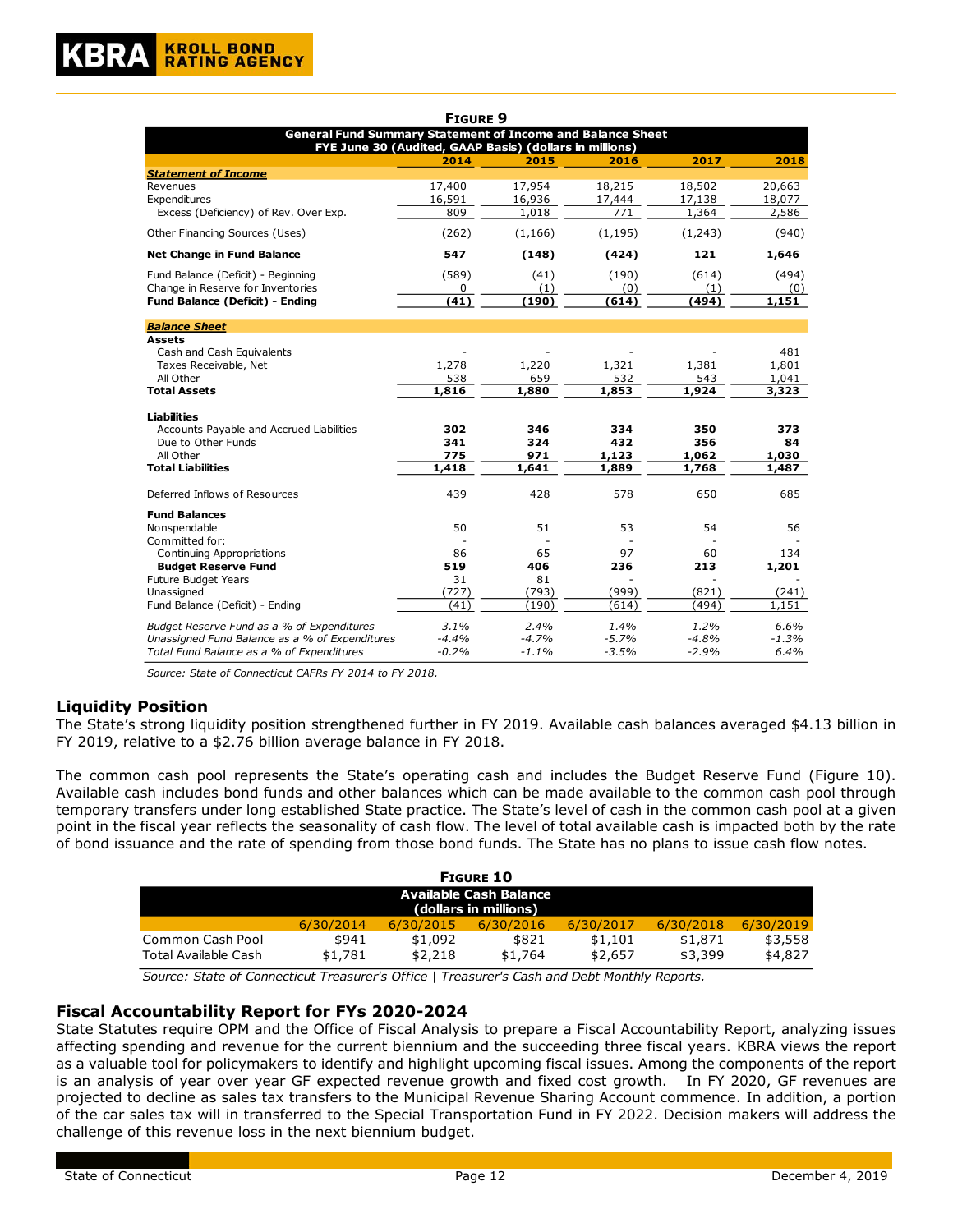

# **RD 4: State Resource Base**

The State's resource base is highly developed but has experienced slow growth in recent years. Per capita personal income ranks first among the 50 States and high levels of educational attainment and low levels of poverty position the State well relative to peers in several areas. Population growth, however, has been flat since 2010 compared to the New England region and U.S. which have grown of 2.7% and 5.8%, respectively. Per capita personal income levels have additionally grown slowly in recent years and real Gross State Product (GSP) through 2018 has contracted since 2010.

The State however continues to benefit from a diverse and highly productive economic base. In 2018, 16 "Fortune 500" companies were headquartered in Connecticut, including United Technologies Corporation (UTC), Cigna, Praxair, Stanley Black & Decker and Hartford Financial Service Group. The defense industry is an important component of the State's economy and has demonstrated renewed strength since 2002, a trend that is expected to continue. Major defense companies include United Technology Corporation (UTC) and its Pratt and Whitney Aircraft Division, Sikorsky Aircraft (a division of Lockheed Martin), and General Dynamics Corporation's Electric Boat Division. UTC, currently headquartered outside the City of Hartford, announced in June 2019 plans to merge with Raytheon Company in 2020. The combined Company's headquarters is to be located in Massachusetts, though KBRA understands that nearly all of UTC's 19,000 employees will remain in Connecticut, with approximately 100 moving to the new headquarters. Shareholders backed the plan in October 2019, and the deal is now pending regulatory approval.

In July of 2018 the State announced that KPMG would be adding 110 new jobs to its Stamford office over the next five years. In addition to KPMG, Seven Stars Cloud Group is establishing its global headquarters for technology and innovation at the University of Connecticut's former campus in West Harford and expects to create 330 jobs over the next five years. Additionally, digital services and consulting firm Infosys opened a technology and innovation hub in Hartford in December 2018 with plans to expand the facility to 1,000 jobs by 2023.

# **Population**

Population growth has lagged that of the New England Region and U.S. since 2000 and has contracted over the last five years (Figure 11).



**FIGURE 11**

*Source: U.S. Census Bureau*

# **Educational Attainment, Poverty, and Age Groups**

Educational attainment in Connecticut and the New England region is strong relative to the U.S., although improvement in this metric lagged the U.S. somewhat since 2010 (Figure 12). Poverty in the State is well below the U.S. average but ticked upward since 2010 despite a trend of improvement across the U.S. (Figure 13). Connecticut's proportion of working age individuals is higher than the U.S. average and shrank slightly less since 2010 than the region overall, which KBRA views as a favorable indicator of the State's competitiveness that stands in contrast to less favorable trends in employment (Figure 14).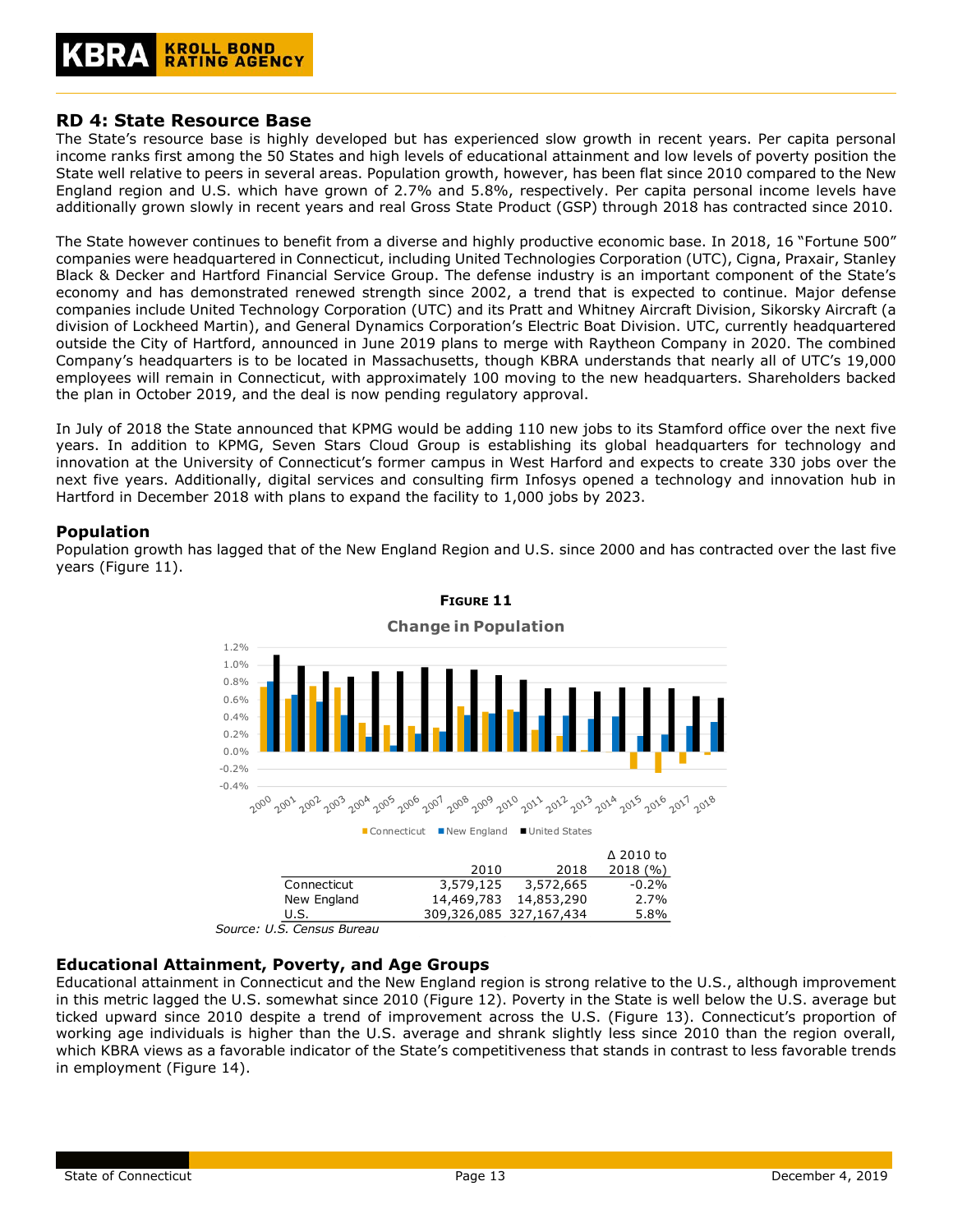







#### **Per Capita Personal Income**

Per capita personal income at \$76,456 in 2018 is the highest in the country reflecting the concentration of the State's economy in high value-added industries. Per capita personal income growth however has lagged since 2010 (Figure 15).



# **Real Gross State Product**

Connecticut's real (inflation adjusted) gross state product (GSP) experienced a more pronounced decline and weaker recovery following the Great Recession than the region and U.S. overall, contracting in seven of the last ten years, including growth of 1.0% in 2018. In KBRA's view, the decline reflects poor performance in from State's pharmaceuticals and financial activities sectors, both of which were outsized contributors to growth in the decade preceding the Great Recession. The financial activities sector has declined from 31.4% of real GSP in 2009 to 26.4% in 2017 as various types of financial institutions have reduced risk-taking activities. Pharmaceutical sector activity has additionally declined due to the reduction of activity in the State by Pfizer, Bayer, and Bristol Myers Squibb. This drag is evidenced by the decline in chemical manufacturing as a share of total real GSP from 9.4% in 2007 to 1.6% in 2016.<sup>1</sup>

<sup>1</sup> Granular GSP data for chemical manufacturing sector was not disclosed subsequent to 2016.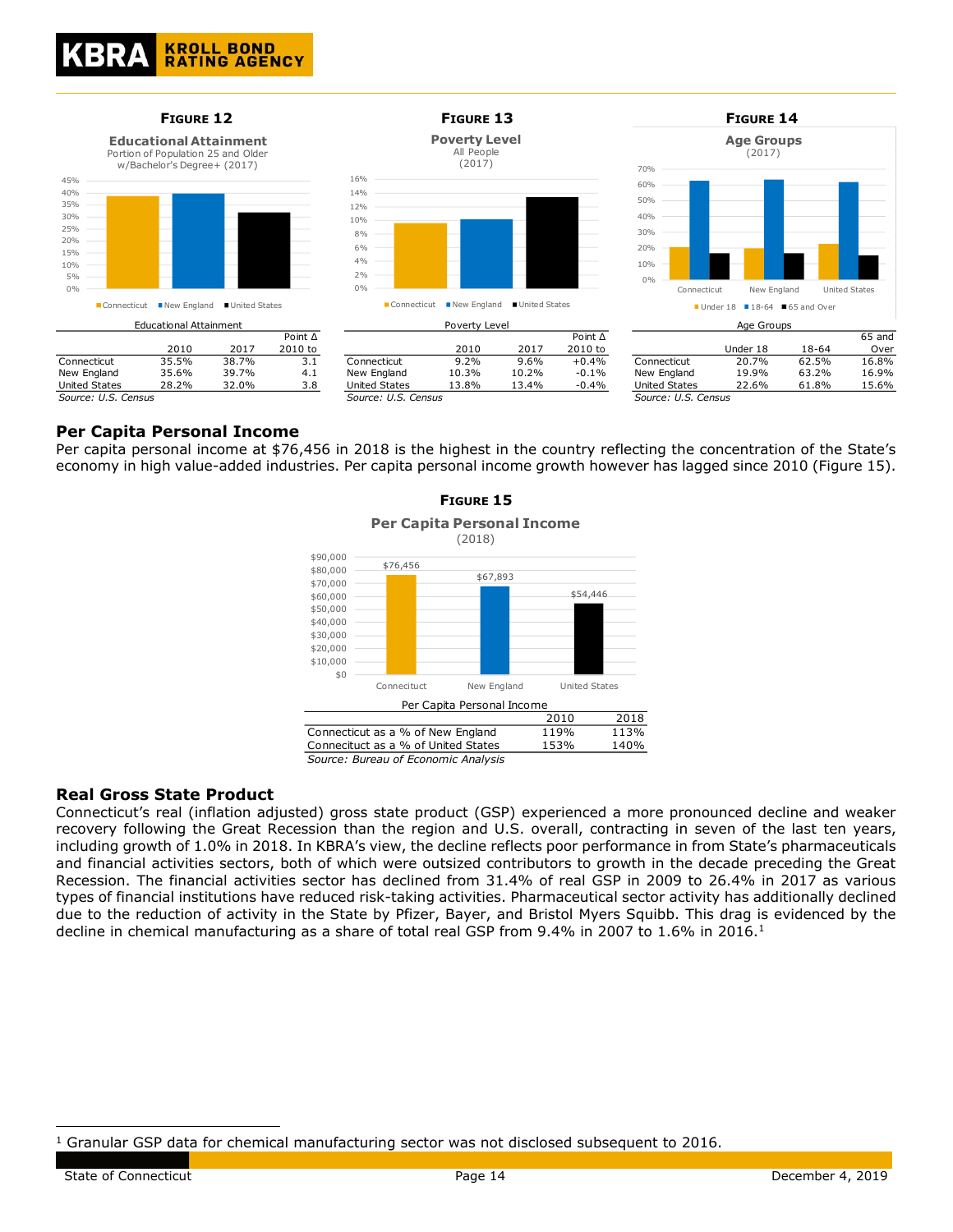

*Source: Bureau of Economic Analysis*

# **Employment**

Connecticut's employment base is broad and benefits from specialization in value added sectors including advanced manufacturing, education/health services and financial activities (Figure 17). Employment growth has been slow through the current economic cycle with October 2019 employment exceeding the prior 2008 pre-crisis peak by about 4.9% compared to U.S. jobs 8.4% above this prior high-water mark (Figure 19). Since 2008, the State's employment concentration in education/health services intensified while manufacturing employment has declined (Figure 18). KBRA views the decline in manufacturing employment as consistent with the reduced pharmaceuticals activity discussed previously. Financial activities employment, inclusive of insurance, real estate, and other rental and leasing activity in turn is 3.5% above its prior 2009 high as of 2018 even as its corresponding share of GSP has declined.







*Source: U.S. Bureau of Economic Analysis Source: U.S. Bureau of Economic Analysis*

Unemployment has tracked closely with the U.S. over the last decade but trailed the performance of the region. The State unemployment rate was 3.5% as of October 2019 which was somewhat higher than the New England region and U.S. at 2.7% and 3.3%, respectively.